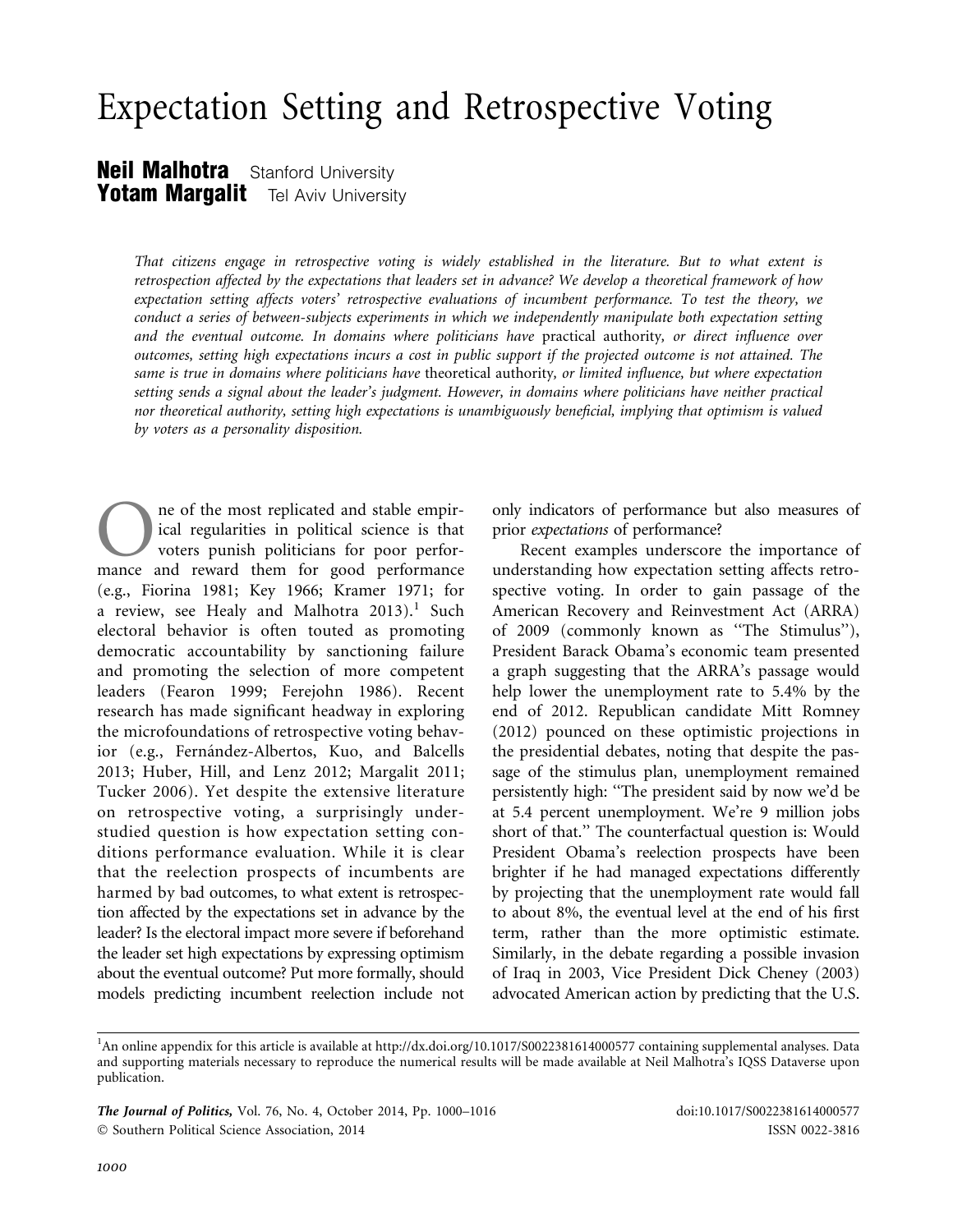forces ''will, in fact, be greeted as liberators'' by the Iraqi civilians. As it turned out, U.S. forces met persistent and violent resistance by locals for many months after the invasion, a point repeatedly emphasized by President Bush's critics. Indeed, the consequences of the war, particularly the local incidence of fatalities, led to a significant drop in President Bush's vote share in the 2004 presidential election (Karol and Miguel 2007). Would the political impact of the Iraq War have been any different if prior to military action the President and his team managed expectations differently by predicting a more somber (and exacting) unfolding of events?

Whether politicians get punished electorally for having been too optimistic (i.e., for setting lofty expectations on which they did not deliver) is an open question. Yet the view that voters prefer candidates who they perceive to be ''sunny optimists'' is almost a political convention. For instance, in their coverage of the 2012 presidential election, The Los Angeles Times noted that ''In presidential elections, voters often head toward the more optimistic candidate, and Obama at least for now has put himself in position to grab that advantage'' (Hennessey and Parsons 2012). Similarly, The New York Times claimed that ''one axiom of politics is that the optimistic candidate wins... '' (Stolberg 2011), and The Daily Telegraph noted that Obama ''was top of the list in terms of being seen as the most optimistic candidate—a key sign of electability'' (Harnden 2007). This conventional wisdom has also received some scholarly support. Zullow and Seligman (1990) conducted an extensive textual analysis of over 80 years of presidential candidates' election speeches and found that the candidate who was more of a ''pessimistic ruminator'' lost in the large majority of the cases.

What then is the role of expectation setting in shaping voters' assessments of government performance? One possibility is that voters respond positively to high expectations only when the eventual outcome is positive, in which case optimism could be mistakenly seen as a valued disposition, whereas what voters may actually reward is the politician achieving her stated goals. Alternatively, voters may assign value to an optimistic disposition in and of itself and reward elected officials for setting a hopeful target irrespective of the eventual outcome. Casual analysis typically adopts this second perspective but does not disentangle it from the first. Unfortunately, we have little evidence to distinguish between these different conjectures. While there is scattered evidence that voter expectations of policy performance are consequential (e.g., Kimball and Patterson 1997; Waterman, Jenkins-Smith, and Silva 1999), there exists no research on whether the targets set and projections made by politicians affect how voters judge their subsequent performances in office.

We argue that the key to understanding the moderating relationship between expectation setting and retrospective assessments is to distinguish policy domains in their degree to which politicians are perceived to influence outcomes. Voters value optimism as a character trait or a personality disposition they find appealing. Yet voters do not value optimism as a substitute for performance. Consequently, in those domains where elected officials influence the outcome, we contend that optimistic projections will harm politicians if the outcome ultimately turns out to be bad. Similarly, even in domains where politicians do not have meaningful influence but their expectation setting signals judgment, voters will punish optimistic officials if events do not fall in line with projections. In contrast, in domains perceived to be beyond the politicians' control and where no judgment signal can be extracted, voters reward high expectation setting even if the projection is wrong and the outcome turns out to be negative. We construct a simple formalization of this logic, which guides the set of between-subjects survey experiments we designed to test the argument.

Across six studies conducted in two democratic countries investigating multiple domains and outcome variables, we prompt several thousand participants with short accounts of elected officials making various types of projections—some reflecting high expectations, some not—and provide information about the eventual outcome. The accounts deal with a set of domains (the economy, security, the environment, weather/tourism, sports) that vary in terms of: (1) the degree to which the politician has plausible influence over the outcome and (2) whether a meaningful signal about the leader's judgment can be extracted by voters. By randomly assigning projections and outcomes, we can causally estimate the moderating effect of expectation setting on retrospective performance evaluation. Further, we replicate our experiments multiple times to ensure that the results are stable and consistent.

Most directly, this article contributes to the study of retrospective voting. The robust finding that voters respond to government performance is a cornerstone of scholarly work on electoral behavior. Yet a striking feature in much of this research is that the incumbent is conceived as an actor whose ''input'' into the retrospective voting decision solely consists of government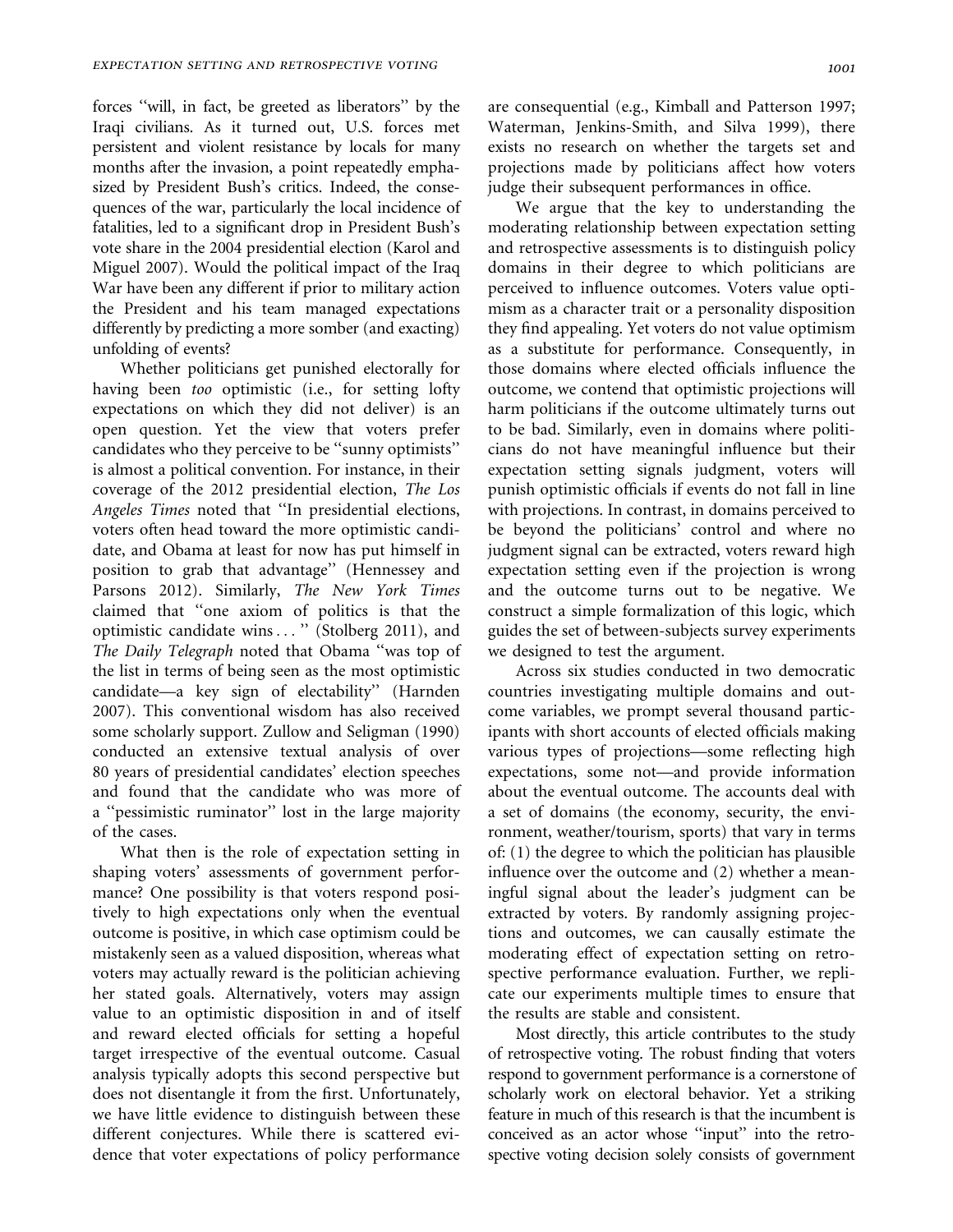performance. This study highlights the role of expectation setting as an additional—and substantively consequential—way incumbents can influence voters' assessments. More broadly, the results also add to our understanding of the functioning of the democratic process. If voters value and expect (even unconsciously) that politicians will be unabashedly optimistic, it can disincentivize campaigns from dealing with hard issues that might require appearing pessimistic.

Relatedly, the economic voting literature has increasingly explored how a country's exposure to the globalized economy affects the relationship between performance of the national economy and voters' attitudes toward the ruling government (e.g., Hellwig 2008). The key claim of this line of research is that voters punish incumbents to a lesser extent for negative conditions when the government's control over the local economy is perceived as weaker. Our argument is different. We stress the role of theoretical authority, which suggests that even when leaders are perceived to have limited control over a certain domain, in this case the local economy, voters might nonetheless punish the incumbent for a disappointing outcome if lofty expectations turn out to be incorrect.

We first present some stylized facts suggesting that optimism and high expectation setting are traits that the public recognizes and values in political leaders. Next, we present a theoretical model of expectation setting and voter responsiveness to motivate and assist with our experimental designs. The subsequent section describes our empirical approach and experimental setup. We then present the results and assess their broader implications for the study of retrospective voting.

## Do Voters Value High<br>Expectation Setting?  $\mathbf{F}$

Before describing the experiments that are the core of our empirical analysis, we present some stylized facts that suggest that people conceive of optimism and high expectation setting as desired and potentially valuable traits among politicians.<sup>2</sup> We asked a national sample of Americans: ''Generally speaking, how optimistic or pessimistic do you want political leaders in the United States to be? Try not to think of any specific office holder. Instead, please tell us what you would like to see in politicians generally,'' presenting them with a 7-point scale ranging from "extremely pessimistic"(1) to "extremely optimistic''(7). The mean response to the question was 5.3, located well above the neutral midpoint category of ''neither pessimistic nor optimistic'' and between ''slightly'' and ''moderately'' optimistic. Notably, this preference for optimistic leaders does not simply seem to reflect people's own optimistic nature. We also asked respondents: ''Some people expect future events to be positive; such people are called 'optimists.' Other people expect the future to be negative; such people are called 'pessimists.' How would you rate yourself on the following scale?'' When individuals rated themselves on the same scale of this character trait, the mean response was 4.5, exactly between the neutral option and being "slightly" optimistic. Examining responses across different groups of respondents reveals remarkable consistency of the pattern.3 While members of some groups are more likely to describe themselves as optimistic (e.g., the religious, Democrats), the overall pattern is clear: individuals tend to locate themselves in the slightly positive range and want their leaders to be even more optimistic than they are.

To get some sense of how people perceive optimism and pessimism as compared to other potential traits of leaders, we also asked respondents to rank a set of six traits that a politician may possess: ''optimistic,'' ''pessimistic,'' ''overly optimistic,'' "overly pessimistic," and two additional traits that were randomly selected from a set of six: ''cautious,'' ''courageous,'' ''intelligent,'' ''daring,'' ''charismatic,'' and ''reliable.''4 The order in which the six traits were presented was fully randomized to ensure that primacy effects did not bias the rankings. As before, we find that people assign a high value to optimism as a leadership quality, and that premium is consistent across different groups in the electorate (see online Appendix 2). In fact, optimism is on average ranked as a highly preferred trait among leaders (average rank: 2.2), above qualities such as being cautious  $(2.6)$ , charismatic  $(3.0)$ , or daring  $(3.0)$ , and about as important as being courageous (2.1). The only two

<sup>3</sup>Detailed results can be found in online Appendix 1.

<sup>&</sup>lt;sup>2</sup>All data in this section come from Study 2, described in further detail below.

<sup>&</sup>lt;sup>4</sup>The question wording was: "In supporting or opposing political candidates, people tend to care about different personality traits. Please rank the following traits of a possible candidate from *most* positive (1) to least positive (5). In other words, place what you think is the best trait at the top.''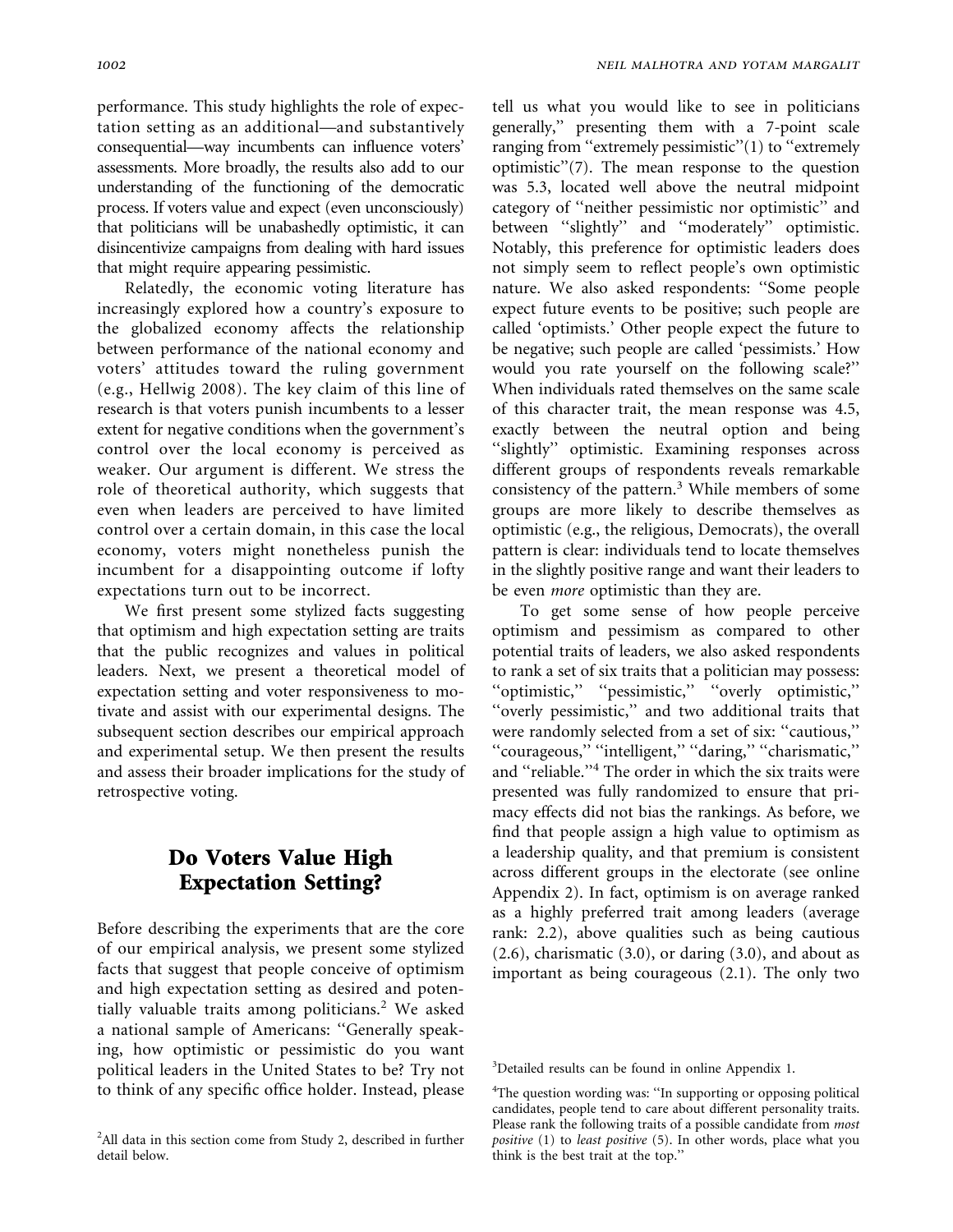traits ranked as more important are reliability (1.4) and intelligence  $(1.5).<sup>5</sup>$ 

These patterns indicate that, at a minimum, individuals think that they prefer optimistic politicians in the abstract. We next explored whether optimism was valued when examining actual politicians. We conducted a LexisNexis search to collect all media reports from U.S. presidential elections held over the past three decades which mentioned a presidential candidate's name.<sup>6</sup> We then coded the number of articles in the 12 months leading up to the election in which a presidential candidate was discussed in the context of optimism. Second, we asked respondents in the survey to report their retrospective impressions of the same politicians. Respondents were asked to rate the optimism of each candidate on the same 7-point scale described earlier, where a "7" denotes an "extremely optimistic" candidate, and the midpoint refers to a candidate who is "neither optimistic nor pessimistic." Figure 1 highlights the correlation between the portrayal of candidates in the media and voters' perceptions of the candidates' optimism. Most notable, and perhaps least surprising, is the fact that the two most popular presidents of the past 40 years—Ronald Reagan and Bill Clinton—were also those most frequently described in media reports in the year before the election as optimistic and those remembered by survey respondents as such. The view of Clinton as optimistic by both the media and survey respondents is particularly striking when contrasted with his successor as the Democratic Party's candidate for president, Vice President Al Gore. As the figure indicates, Gore was rarely described as an optimistic individual, a fact that was made all the more acute given the more frequent mention of his opponent George W. Bush as optimistic.<sup>7</sup>

These stylized facts suggest that there may be a connection between candidates' perceived nature as optimists and their appeal among voters. Yet these illustrated patterns do not demonstrate causality; one cannot conclude that candidates were electorally successful because of their (perceived) optimism. Whether and under what conditions voters reward high expectation setting among elected officials is an open question which we turn to address in the subsequent sections.

# Theoretical Overview

In this section, we present a simple decision theoretic framework for a politician's decision to set a high versus a low expectation. The goal here is not to lay out a thorough formal theory but rather to produce a tractable framework regarding a narrow set of parameters to guide the experimental design.

When voters observe an outcome on which an incumbent politician had set an expectation a priori, the comparison of the predicted outcome to the actual outcome can affect voters' assessment of the incumbent in several ways. Our model focuses on three factors. First, voters learn whether the incumbent's prediction was correct. If the leader assessed the available information and reached an accurate prediction, that might boost voters' confidence in the leader's judgment. Second, the prediction itself may also serve as a signal of the incumbent's optimistic nature. If voters value optimism among elected officials, as the evidence provided in the previous section suggests, expressing an expectation of a good outcome—irrespective of what actually happens—may indicate to voters that the politician has a positive disposition. Third, if the outcome is positive, it may provide voters with a signal of the incumbent's competence or at least with the reassuring notion that good things happen under the incumbent's watch.

To clarify our claims regarding how these three factors might affect an incumbent's decision to set high expectations, let  $U(\cdot)$  represent an incumbent's utility function. The incumbent can either set a high or low expectation for performance: H, L. The incumbent gains utility based on how his actions affect his constituents; as they are better off, his reelection prospects increase. Let  $\alpha$  represent the value to voters of a correct prediction made by the incumbent,  $\beta$  represent the value from the incumbent setting an optimistic expectation, and  $\gamma$  represent the value from a good outcome.<sup>8</sup> Additionally, let  $p$  represent the probability of there being a bad outcome and  $1 - p$  be the probability of there being a

<sup>&</sup>lt;sup>5</sup>Also notable is the fact that optimism is not only ranked highly, but that even being "overly optimistic" (4.2) is seen as a more desirable trait than being pessimistic (4.5); in contrast, being "overly pessimistic" is, by far, the least appreciated quality in the list (5.6). Nonetheless, people do penalize politicians for being overly optimistic, a point we return to below.

<sup>6</sup> Details of the procedures for this content analysis can be found in online Appendix 3.

<sup>&</sup>lt;sup>7</sup>The media mentions of Obama's optimism is likely biased downward due to the normalization procedure used (see online Appendix 3).

<sup>&</sup>lt;sup>8</sup>Note that we actually do not need to include  $\gamma$  in the model<br>since it will drop out when we compare the utilities from since it will drop out when we compare the utilities from incumbents who set high versus low expectations as they both will get credit for good outcomes regardless of their predictions.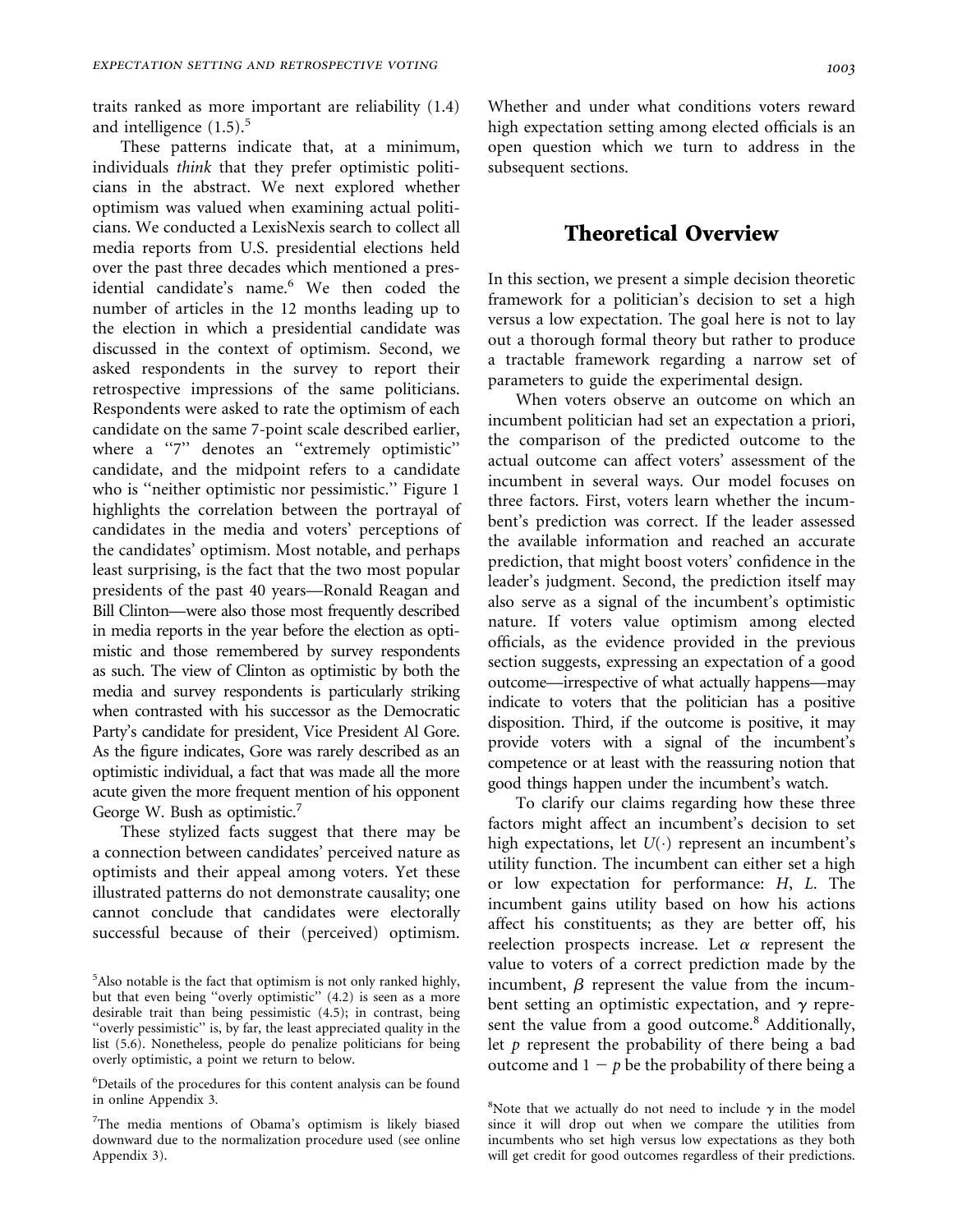#### FIGURE 1 Relationship Between Media Mentions and Respondent Ratings of Recent Presidential Candidates' Optimism



Note: The x-axis denotes the fraction of media reports in the year preceding the election about the candidate that mention variants of the term "optimism" divided by the number of media reports that mention the candidate and the term "speech." The media reports on optimism exclude instances where optimism is referenced in the context of an electoral victory. The y-axis denotes survey respondents' perceived optimism of the candidates; higher ratings correspond to greater levels of perceived candidate optimism. Vertical grey lines represent 95% confidence intervals.

good outcome. An incumbent's utilities from setting a high and low expectation are, therefore,

$$
U(H) = p\beta + (1 - p)(\alpha + \beta + \gamma); \text{ and } (1)
$$

$$
U(L) = p\alpha + (1 - p)(\gamma).
$$
 (2)

Note that  $U(H)$  can be rewritten as  $\beta + (1 - p)$  $(\alpha + \gamma)$ . A politician who sets high expectations always receives  $\beta$  but only receives  $\alpha + \gamma$  when the outcome is good. The difference in utilities for setting a high versus low expectation is, therefore,

$$
U(H) - U(L) = [p\beta + (1 - p)(\alpha + \beta + \gamma)] - [p\alpha + (1 - p)(\gamma)],
$$
  
which simplifies to

which simplifies to

$$
U(H) - U(L) = \beta + \alpha - 2p\alpha.
$$
 (4)

As seen in Equation (4), the relationship between p and  $U(H) - U(L)$  depends on the relative sizes of  $\alpha$  and  $\beta$ .<sup>9</sup> In Figure 2, we plot the relationship for

different relative values of  $\alpha$  and  $\beta$ . As illustrated in Figure 2(a), when  $\alpha < \beta$  (i.e., when the value to a voter of an optimistic politician exceeds the value of making a correct prediction), an incumbent always prefers to set a high expectation regardless of the value of  $p$ . As shown in Figure 2(b), when the two parameters are equal, the incumbent still weakly prefers to set a high expectation in all cases, with the incumbent being indifferent only when a bad outcome is certain ( $p = 1$ ). Conversely, when  $\alpha > \beta$  (i.e., when the value to voters of an incumbent who makes a correct prediction exceeds the value of an optimistic incumbent), there is some point where  $p$  is sufficiently high such that the incumbent prefers to set a low expectation. We refer to this value of  $p$  as the "cut point.'' We summarize the theoretical framework in Figure 2(d), where we plot  $U(H) - U(L)$  when  $p = 1$ against  $\alpha$ . When  $\alpha < \beta$ , the incumbent unambiguously prefers to set high expectations  $(U(H) > U(L))$ for all p). When  $\alpha > \beta$ , there is some value of p where  $U(H) < U(L)$ , or some sufficiently high probability of a negative outcome where the incumbent receives less utility from setting a high expectation.

The three aspects of incumbent performance on which our analysis focuses—correct prediction,

<sup>&</sup>lt;sup>9</sup>Technically speaking, the relationship between p and  $U(H) - U(L)$ solely depends on  $\alpha$  since the slope of the line represented in Equation (4) is  $-2\alpha$ . However, because p is bounded between [0,1] the value of  $\beta$  determines the y-intercept and therefore the value of p where  $U(H) = U(L)$ . Below, we refer to this value as the "cut point.''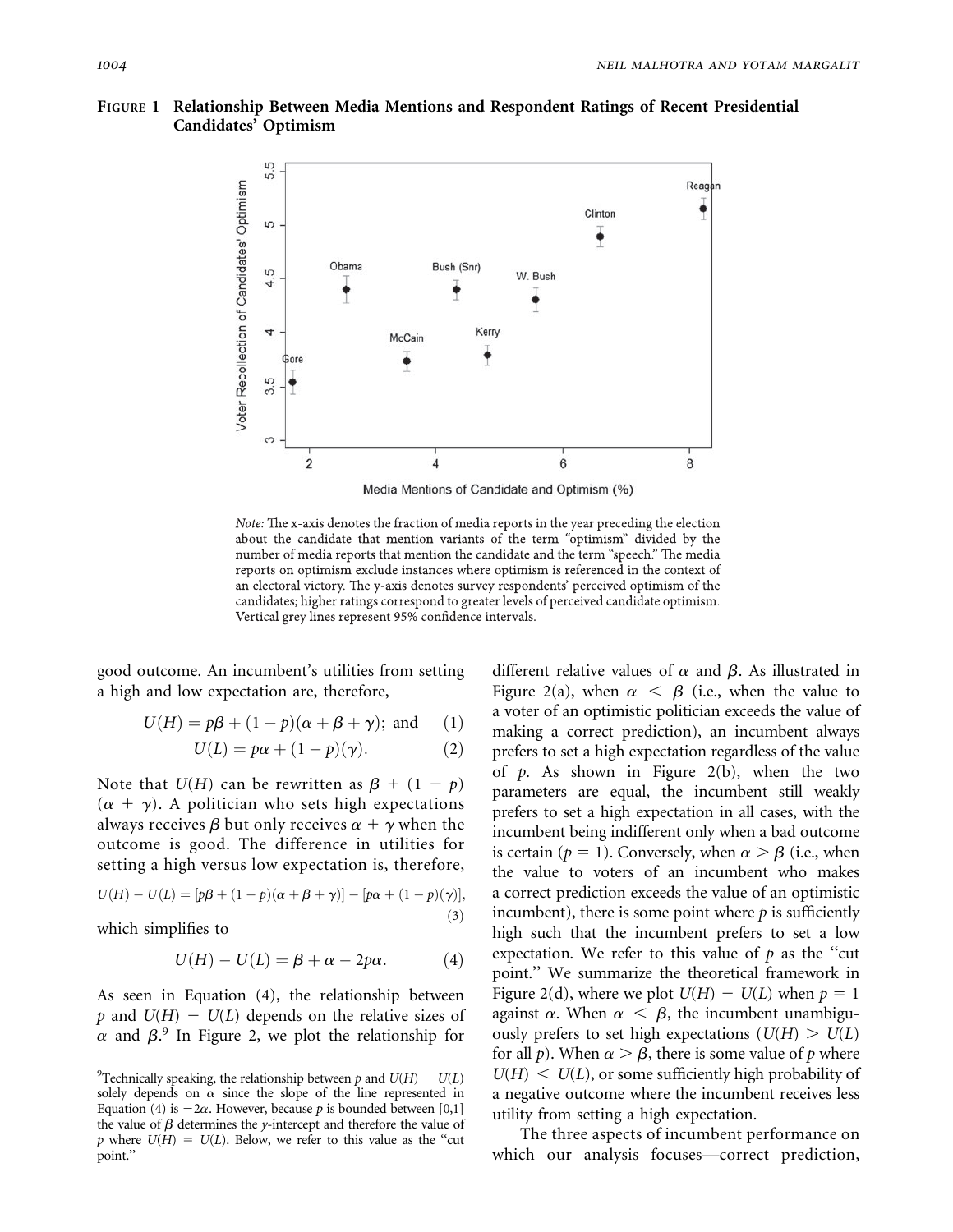

optimism, and a good outcome—give rise to three different types of domains. The first type is one in which voters perceive the leader as exerting a meaningful impact on the outcome (we refer to these as Type I domains). Most obviously, this is the case when the leader has practical authority over the domain (see Christiano [2012] and Hurd [1991] for the distinction between practical and theoretical authority). For example, the U.S. President as Commander in Chief has practical authority over deploying troops. In the second type of domain, the leader does not have practical authority and does not exert direct control over the outcome but is nonetheless perceived as a theoretical authority (we refer to these as Type II domains). The theoretical authority can stem from two main sources. It may be due to the leader's perceived expertise and/or access to information. For example, a prime minister of a small country asked in an interview about the prospects of a peaceful resolution to a civil war in another part of the world is likely to be seen by voters as a theoretical authority on the matter even without having any plausible impact on the security situation in the far-off region. Relatedly, theoretical authority may also be linked to the type of reasoning needed to form a view on the issue at stake.

Even if the leader has no practical authority on the matter, her projection might nonetheless be seen as a demonstration of her judgment process. Voters might therefore make inferences of the form: ''If that is how the leader thinks about issue  $x$ , then she is likely also to make this type of judgment when it comes to issue z.'' Finally, in the third type of domain the leader is perceived to have no meaningful impact over the outcome and is not perceived as a theoretical authority (we refer to these as Type III domains). For example, a leader asked by a talk show host about the chances of a certain film to win the Academy Award for Best Picture is unlikely to be seen by voters as a theoretical authority on the matter. A failed prediction on such an issue will therefore not reveal much about the leader's competence nor about his judgment.

It is perhaps worth emphasizing that both concepts of practical and theoretical authority are related to—yet conceptually distinct from—the notion of "clarity of responsibility," an influential theory in the economic voting literature (Powell and Whitten, 1993). According to this theory, where decision-making authority is concentrated among few political actors (i.e., a setting in which voters can more easily attribute responsibility), economic voting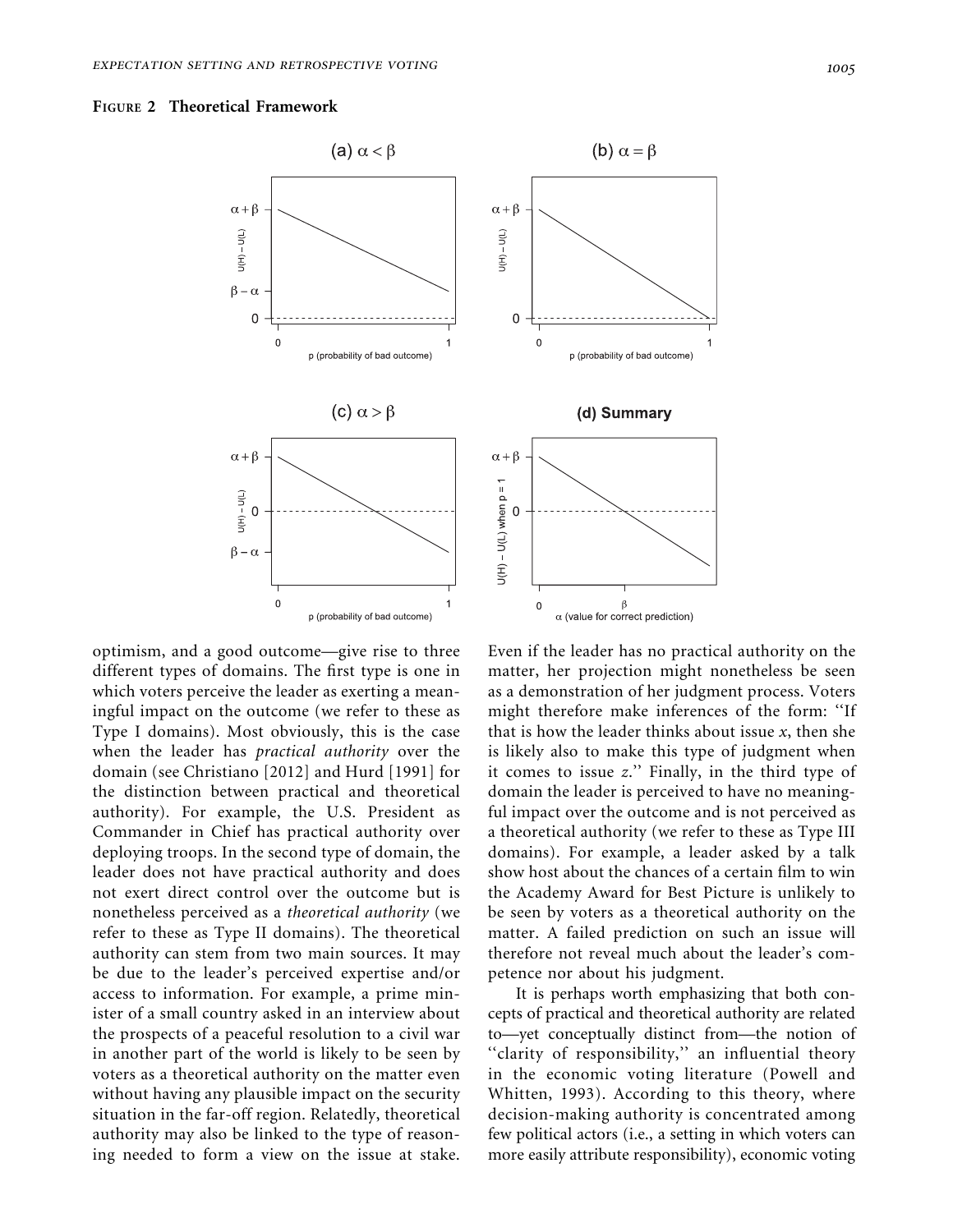should be most pronounced. Importantly, the concept of practical authority on which we focus does not necessarily imply that a politician has sole or even dominant control over a domain, but only that her actions can directly influence outcomes within the domain. For example, the national economy can be considered a Type I domain in systems with either high or low clarity of responsibility. Furthermore, the concept of theoretical authority is also quite distinct from clarity of responsibility since even when a politician has little control over outcomes in a domain, she might still be expected to exhibit expertise regardless of the number of political actors that also share responsibility.<sup>10</sup>

We posit that for Type I and Type II domains,  $\alpha$  >  $\beta$ . In other words, while voters may value high expectation setting per se on the part of politicians when managing these domains, they derive greater utility from a correct prediction. On the other hand, for Type III domains,  $\alpha < \beta$ . Since few signals about competence or judgement can be extracted from a correct prediction, the value of  $\beta$  is higher than  $\alpha$ . Accordingly, we predict that in Type I and II domains, there will be a cut point  $(\tau)$ where the probability of a bad outcome is sufficiently large that politicians prefer to set low expectations because they anticipate substantial voter punishment in the case of an incorrect prediction (as in Figure 2c). In contrast, in Type III domains, the cut point will be greater than one, meaning that the politician will always be better off setting high expectations regardless of  $p$  (as in Figure 2a). These predictions are summarized in Table 1. Building on this theoretical framework, we design experiments that exogenously manipulate expectation setting and outcomes as well as cover a diverse set of domains that fall into each of the three categories.

# $\mathbf{F}$

### Overview of Studies

We conducted six studies in which we administered our experimental designs via online platforms. As explained below, our basic setup involved 2 x 2 designs in which we manipulated: (1) the expectation set by the elected official (high vs. low) and (2) the eventual outcome and level of performance (good vs. bad). Our studies examined domains for which: (1) the incumbent was plausibly able to exercise a relatively high degree of influence (e.g., the local economy, national security); (2) the incumbent had little control over the outcome but the prediction provides a signal of his judgment (e.g., the global economy, climate change/emissions); and (3) the incumbent had little control over the outcome and expectation setting signals little to nothing about his judgment (e.g., weather, sports outcomes). We examined two main dependent variables: assessments of the leader's judgment and whether the respondent would vote to reelect him.<sup>11</sup> Studies 1-5 were conducted on samples of U.S. adult respondents. Study 6 was conducted on a sample of Spanish adults to provide greater insight on the generalizability of the findings across political contexts.

Study 1 was conducted as part of the 2010 Cooperative Congressional Election Study (CCES), administered by YouGov/Polimetrix to 1,500 respondents over the Internet between October 1, 2010 and November 1, 2010. Study 2 was also conducted by YouGov/Polimetrix between July 15, 2011 and July 20, 2011 using a sample of 1,000 respondents. Study 3 was conducted on a national sample of 1,018 respondents recruited by Survey Sampling International (SSI) between February 16, 2012 and February 18, 2012. Study 4 was conducted using 500 volunteers on Amazon's Mechanical Turk between January 25, 2013 and January 30, 2013. Study 5 was administered by SSI to a U.S. sample of 1,525 respondents between January 21, 2014 and January 21, 2014. Finally, Study 6 was conducted on a sample of 1,086 Spanish adult citizens recruited by Netquest between January 23, 2014 and February 10, 2014.<sup>12</sup> We conducted six studies at different time points using different samples. The consistency of the results demonstrates the robustness of the findings.

11We also examined respondent assessments of politicians' leadership abilities as well as general favorability. For space reasons, we have excluded them from the article but the findings are extremely similar to those reported here. These results are reported in online Appendix 8. In Studies 5 and 6, we asked about favorability instead of reelection.

<sup>&</sup>lt;sup>10</sup>Recent studies have found a weaker relationship between national economic performance and the electoral success of the ruling government in more globalized countries. Researchers interpret this as evidence that voters perceive elected officials as having less of an impact on the the national economy due to the constraining influence of global market forces (Hellwig 2008). Nonetheless, voters could still perceive leaders as being theoretical authorities on local economic issues.

<sup>&</sup>lt;sup>12</sup>Recent articles published in leading political science journals have leveraged each of the different sample populations employed here: YouGov/Polimetrix (e.g., Jessee 2009), SSI (e.g., Malhotra, Margalit, and Mo 2013), Netquest (e.g., Fernández-Albertos, Kuo, and Balcells 2013), and Mechanical Turk (e.g., Huber, Hill, and Lenz 2012).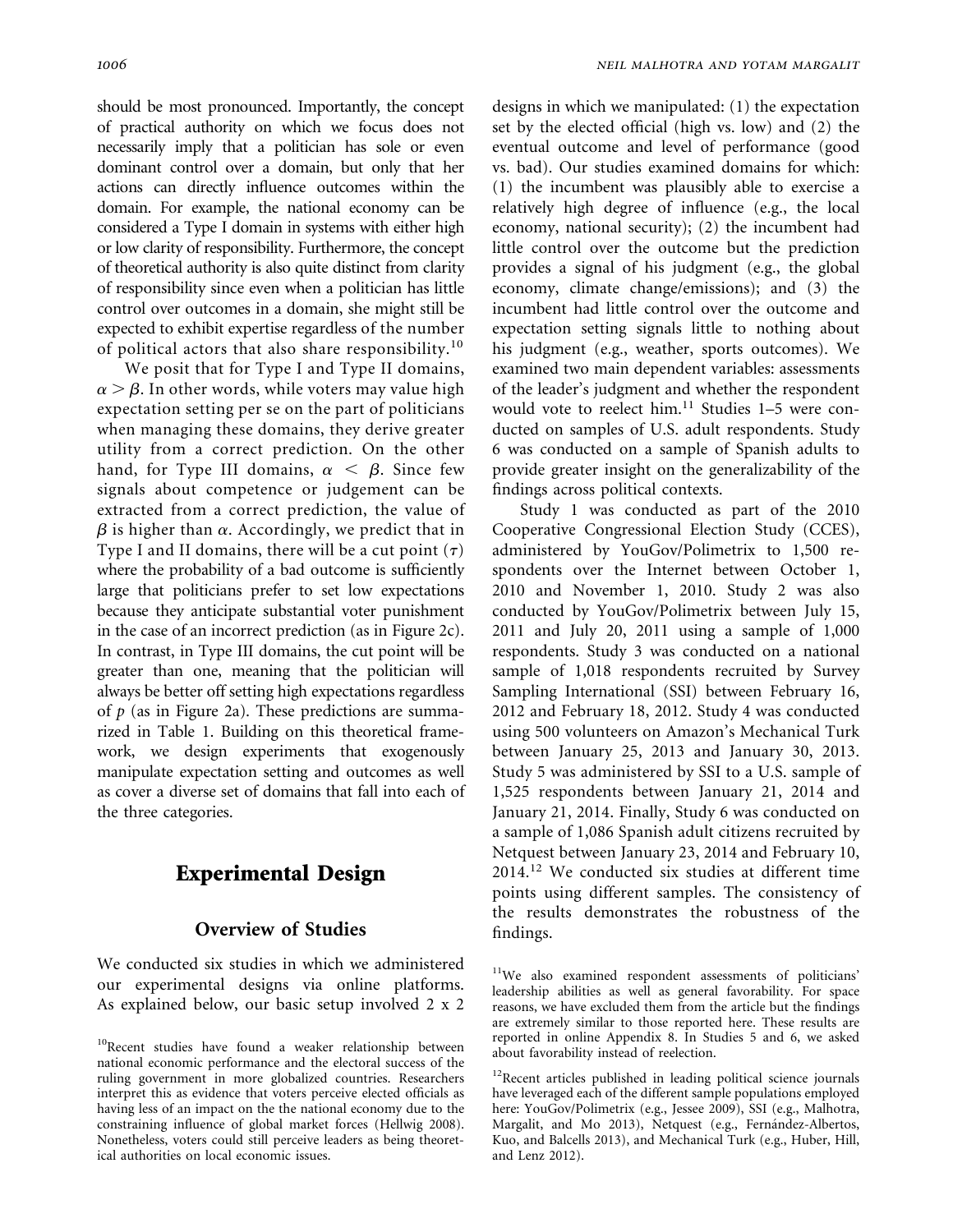|                                        | Type I                                    | Type II                            | Type III                        |
|----------------------------------------|-------------------------------------------|------------------------------------|---------------------------------|
| Examples                               | Local Economy<br><b>National Security</b> | Global<br><b>Economy Emissions</b> | Weather<br>Sports/Entertainment |
| Value of optimism $(\beta)$            | مما                                       | مما                                |                                 |
| Value of correct prediction $(\alpha)$ | مما                                       | ↙                                  |                                 |
| Value of positive outcome $(\gamma)$   | ✔                                         |                                    |                                 |
| Relative value of $\beta$ and $\alpha$ | $\alpha > \beta$                          | $\alpha > \beta$                   | $\alpha < \beta$                |
| Cut point $(\tau)$                     | $\tau \leq 1$                             | $\tau < 1$                         | $\tau > 1$                      |

TABLE 1 Theoretical Predictions by Domain Type

Via an inductive process, we conducted a series of studies that considered a diverse set of domains, altering different characteristics about the types of signals voters could extract from incumbent performance. To be sure that our results are robust and replicable, we tested each domain type at least twice. In Study 1, we examined the effect of expectation setting (conditional on performance) for domains in which voters would plausibly expect the incumbent to have a great deal of control (Type I domains). In Study 2, we extended our analysis to Type III domains. In Study 3, we replicated both types of domains from Studies 1 and 2, but we also included a Type II domain. Finally, in Study 4, we replicated the analyses from the Type II domain from Study 3, as well as tested an additional Type II domain. The purpose of Studies 5 and 6 was to assess the extent to which the results could be generalized. Study 5 studied all three domain types among U.S. respondents but asked them to evaluate a U.S. governor instead of a prime minister, allowing us to examine whether familiarity with the office affects the results given that some American survey respondents may not be familiar with prime ministers. In Study 6, we administered the same experimental design in Spain to see if the results could be exported to other advanced democracies that have different electoral systems. Accordingly, we first report findings from Studies 1–4 before turning to the issue of generalizability toward the end of the article. In all six studies, we randomized the order in which the various experiments were presented to respondents, thereby accounting for potential spillover effects (Transue, Lee, and Aldrich, 2009).

In assessing the political implications of the various scenarios described in the experiments, one potential concern is that respondents may associate the scenario with an actual politician that they know, potentially introducing pretreatment bias and making it difficult to isolate the effects of the manipulations. To ensure that this type of attribution did not

occur, the object of evaluation in the experiments was explicitly described as either a generic leader of a foreign country (Studies 1–4, 6) or an unidentified governor of a U.S. state (Study 5).

Our goal in these experiments was to utilize scenarios that were analogues to the widely studied cases of retrospective evaluation mentioned above—the stimulus and the Iraq War (Karol and Miguel 2007; Malhotra and Margalit 2010). In those cases, an incumbent was being evaluated prior to reelection, and voters were in a position to consider both predictions and outcomes (perhaps informed by challengers and the media), suggesting that voters often have both pieces of information at their disposal. Of course, this is not always the case. For example, when two challengers are seeking an open seat, neither has a track record with which to benchmark against a prediction, so perhaps in these cases, setting high expectations is unambiguously beneficial. Alternatively, in other instances, incumbents are not forced to make a prediction one way or the other (though the media often compels expectation setting on important issues).

Accordingly, as the first study on expectation setting and retrospective voting, our focus is necessarily narrow in scope. For example, we do not consider: (1) situations where voters learn about expectations and outcomes at different points in time (though, the media and challengers often couple them during elections); (2) how voters react to multiple predictions/outcomes by the same political leader; (3) how partisanship conditions the effects; (4) how challengers affect the expectations of voters regarding the incumbent (e.g., claiming that unemployment will rise if the incumbent wins reelection); and (5) whether the results differ between executives and legislators. The objective, as with any model of politics, is to abstract away certain details to assess the causal effects of key features. Clearly, there are multiple avenues for future research to build upon the results presented here.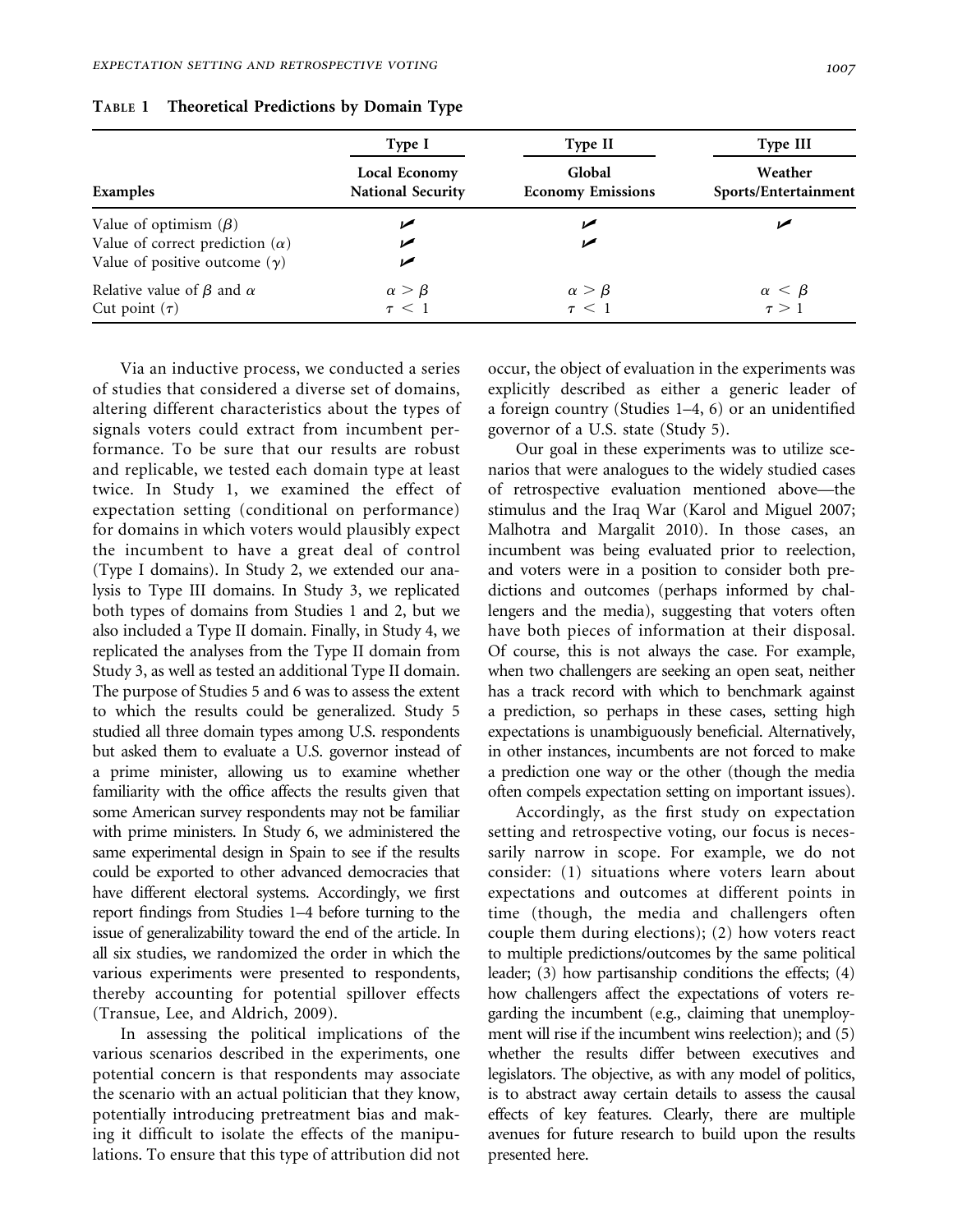### Type I Domains

We first assessed how expectation setting affected evaluations of government performance in domains in which the leader would reasonably be expected to exercise some degree of control, or domains where leaders have practical authority. To that end, we conducted the Local Economy Experiment and the National Security Experiment, both of which were conducted as part of Study 1 and then replicated in Study 3.

The Local Economy Experiment. In The Local Economy Experiment, we presented respondents with the following preface and then asked them to evaluate the prime minister:

In a televised speech to the nation several years ago, a prime minister of a foreign country predicted that his country's economy would [pick up/slow down] the following year. [Indeed, in line with that prediction/ However, in contrast to that prediction], in the 12 months that followed that speech the country's economy performed very [well/poorly] on every major economic indicator.

The factors that were manipulated are bolded and in italics for presentational purposes (the respondents did not see them in this format). We manipulate two features of the preface. First, we manipulate whether the prime minister set an optimistic expectation for the country's local economy (''pick up'' vs. ''slow down''). Second, we manipulate whether the ultimate outcome of the economic performance was that it performed "well" or "poorly." Further, we also mentioned whether the outcome was in line or not in line with the prime minister's prediction. Hence, expectation setting  $(E)$  can take on the values of {high, low}, and outcomes (O) can take on the values of {good, bad}. We discuss how we analyze the experimental data below.

The National Security Experiment. In the National Security Experiment, we presented respondents with the following preface and then asked them to evaluate the prime minister, again manipulating E and O:

In a televised speech to the nation several years ago, a prime minister of a foreign country predicted that entering negotiations with its hostile neighboring state would [greatly *improve/severely harm*] his own country's security situation. [Indeed/However], in the 12 months that followed the opening of negotiations, the country's security situation vis-a-vis that neighboring state has gotten [better/worse].

Note that in the National Security Experiment, the leader is described as having additional control over the outcome compared to the Local Economy Experiment. The leader can decide whether to enter into the negotiations. Accordingly, the theory would predict that the penalty to making an incorrect prediction would be even higher in this case.

### Type II Domains

We next assessed how expectation setting conditions evaluations of government performance in domains in which the leader could not be reasonably expected to have meaningful influence over the outcome, but for which voters could learn about the leader's judgment from his prediction—in other words, domains where leaders have theoretical authority but not practical authority. To that end, we conducted the Global Economy Experiment (Studies 3 and 4) and the Emissions Experiment (Study 4). $^{13}$ 

The Global Economy Experiment. In the Global Economy Experiment, we presented respondents with the following preface and then asked them to evaluate the prime minister, again manipulating  $E$  and  $O$ :

In a televised speech to the nation several years ago, a prime minister of a foreign country predicted that the global economy would  $[pick \; up/slow \; down]$  the following year. [Indeed, in line with that prediction/ However, in contrast to that prediction, in the 12 months that followed that speech the global economy performed very [well/poorly] on every major economic indicator.

Unlike a country's local economy, a prime minister can hardly be seen as having a significant impact on the overall performance of the global economy. Therefore, people who are benchmarking properly should consider the global economy to be a domain in which the leader does not have meaningful influence (Kayser and Peress 2012; Leigh 2009). Nonetheless, understanding the international economy is an important skill of a national leader, and making faulty predictions may send a negative signal to voters regarding the leader's judgment.

The Emissions Experiment. The second Type II domain we asked about dealt with emissions. As with the global economy, small nations do not substantially affect the global level of pollution. However, small countries are affected by emissions and the possibility of climate change, and voters may think

<sup>&</sup>lt;sup>13</sup>Participants were randomly presented with only a single question pertaining to the economy, either about the local economy or about the global economy. This was done to minimize the possibility of the questions leading respondents to focus on the difference in the politician's influence over the outcome in question.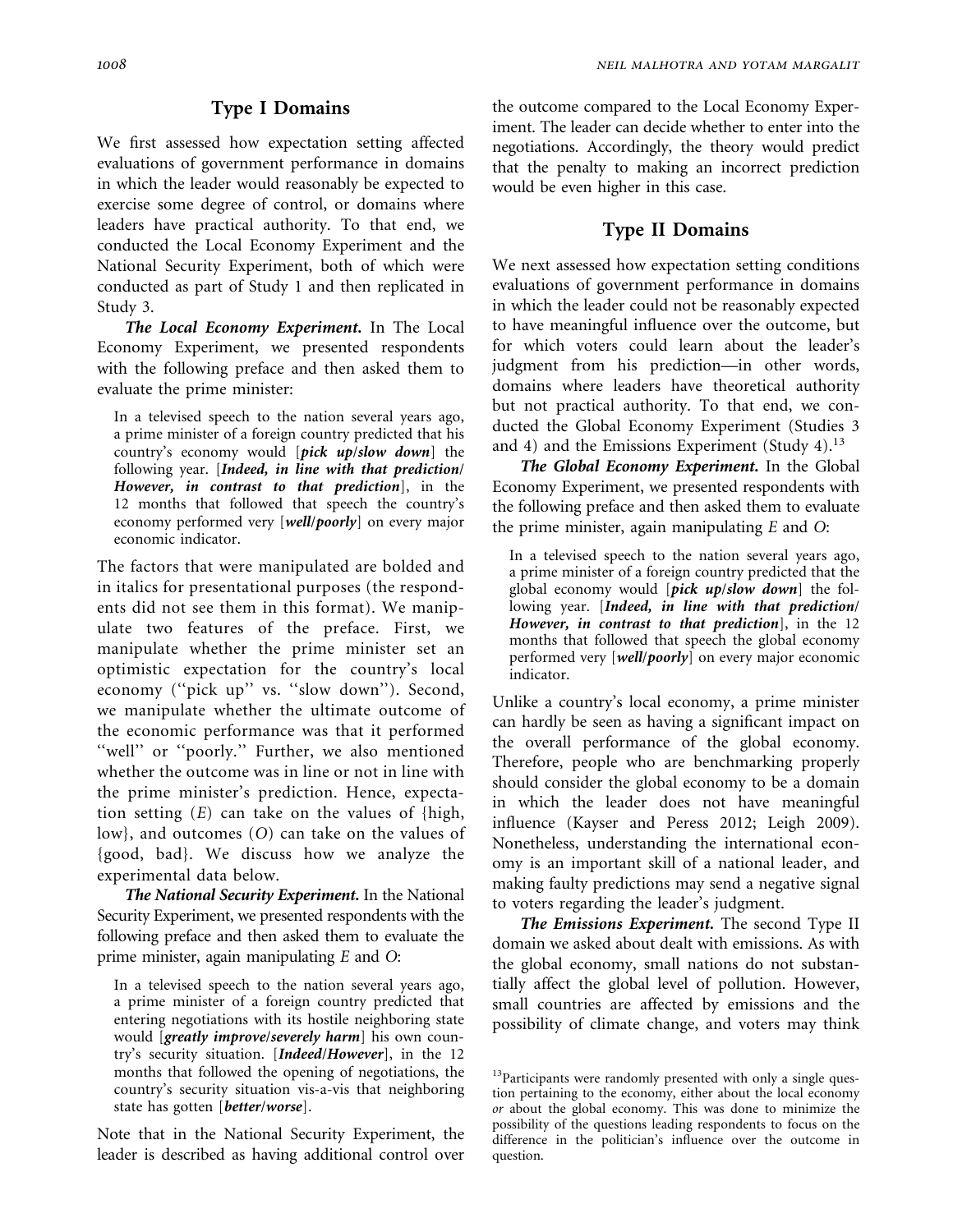that leaders should be knowledgeable about environmental issues. The experiment specifically noted China, a major contributor to greenhouse gasses. We explicitly mentioned that the country was small so that it was salient to respondents that the prime minister could not unilaterally influence the level of global emissions.

A prime minister of a small country gave a speech on global pollution and the harmful effects it was having on the country. The prime minister predicted that China would take steps to [reduce/increase] its emissions, thereby [combating/exacerbating] global pollution. [Indeed, in line with that prediction/However, in contrast to that prediction], China [reduced its emissions by investing in renewable energies/increased its emissions by expanding industrial growth].

#### Type III Domains

We next assessed how expectation setting affects evaluations of government performance in domains in which the leader could not be reasonably expected to have any influence over the outcome and where voters could not extract any signal about the leader's judgement from the expectations she set. In other words, these are domains in which politicians have neither practical nor theoretical authority. To that end, we conducted the Weather Experiment and the World Cup Experiment. Studies 2 and 3 included both experiments.

The Weather Experiment. In the Weather Experiment, we presented respondents with the following blurb and then asked them to evaluate the prime minister, again manipulating E and O:

In a press conference, a prime minister of a foreign country presided over the opening of a new amusement park. The prime minister predicted that [good weather that summer would draw many tourists to the country/ bad weather that summer would keep many tourists away from the country]. [Indeed/However], [good weather that summer caused tourism to dramatically rise, boosting the country's economy/bad weather that summer caused tourism to severely drop, harming the country's economy].

Several recent articles have explored how weather affects incumbents' reelection prospects (e.g., Achen and Bartels 2002; Gasper and Reeves 2011; Healy and Malhotra 2010). However, voters may hold politicians accountable for response to or mitigation of the bad weather and not the natural phenomenon itself. Hence, the vignette was written in a way that made it clear that the prime minister could not be responsible for mitigating any damages arising from the bad

weather and that the weather's impact on tourism is a matter of pure luck. Further, we emphasized in the vignette that bad weather would have substantial effects on the country's economy.

The World Cup Experiment. In the World Cup Experiment, we presented respondents with the following preface and then asked them to evaluate the prime minister, again manipulating  $E$  and  $O$ :

Prior to the 2010 Soccer World Cup, a prime minister of a foreign country was interviewed about his country's prospects in the tournament. The prime minister predicted that his country's team would [advance to the latter rounds of the tournament/not advance very far in the tournament]. [Indeed/However], a month later the country's team performed [very well and reached the latter rounds of the tournament/poorly and got knocked out in the first round].

This experiment draws on work by Healy, Malhotra, and Mo (2010), who contend that sports outcomes are events irrelevant to incumbent performance that officials cannot be reasonably expected to control and therefore domains over which leaders would be expected to have neither practical nor theoretical authority. It is also possible that the World Cup activates feelings of patriotism.

To assess if individuals categorized the domains as we did, in Study 4, we asked respondents prior to the experiments to report on a 5-point scale ''How much expertise should political leaders have in matters related to [DOMAIN]?'' (response options: "a great deal"; "a lot"; "a moderate amount"; "a little"; and "none at all"). We asked about the six domains included as part of the experiments (''the economy of their countries''; ''their country's national security''; ''the global economy''; ''global pollution and the environment''; ''local weather patterns''; and ''their country's sports teams''). Respondents said that political leaders should have the most expertise in Type I domains, followed closely by Type II domains. For the four Type I and II domains, the mean rating exceeds 4 (''a lot'') in three cases and for all four exceeds 3.9. Conversely, for the two Type III domains in which no judgment signal can be extracted, the mean respondent ratings were below 2.3. Detailed results can be found in online Appendix 4.

#### Dependent Variables

Across the four main studies, we examined two main dependent variables: judgment (Studies 1, 2, and 4) and support for reelection (Studies 2, 3, and 4). We randomly rotated response options. We recoded all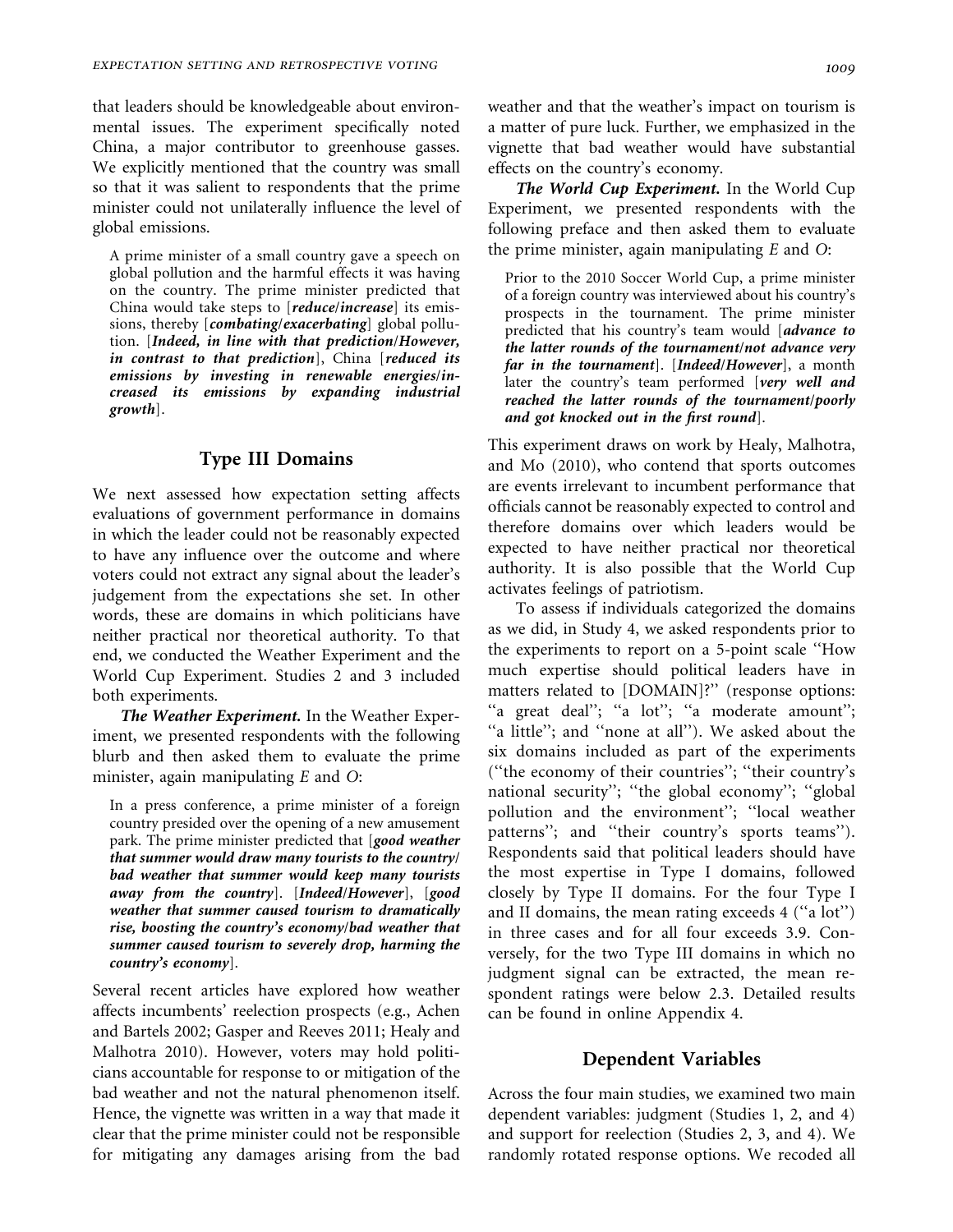Judgment. ''Imagine you were a citizen of that country. What effect, if any, would this set of events have on your confidence in the Prime Minister's judgment?'' (response options: ''greatly increase my confidence''; ''somewhat increase my confidence''; "no effect on my confidence"; "somewhat decrease my confidence''; and ''greatly decrease my confidence'').

Reelection. ''Imagine you were a citizen of the country and the Prime Minister was seeking reelection. What effect, if any, would the events described above have on your support for the Prime Minister's re-election bid? (response options: ''greatly increase my support"; "somewhat increase my support"; "no effect on my support''; ''somewhat decrease my support''; and ''greatly decrease my support'').

We also examined two additional dependent variables: leadership (Studies 1 and 4) and favorability (Studies 3 and 4). For space considerations, we report these results in online Appendix 8. The results were extremely similar to those found for judgement and reelection.

#### Regression Model

To analyze the experiments, we estimated the following regression model via ordinary least squares  $(OLS)^{14}$  regression:

$$
Y_i = \alpha + \beta_1 B_i + \beta_2 E_i + \beta_3 (B_i \times E_i) + \varepsilon_i, \qquad (5)
$$

where  $i$  indexes respondents,  $Y_i$  represents one of the two dependent variables,  $B_i$  is a dummy variable coded "1" if the respondent was assigned to the "bad outcome'' condition (and ''0'' if the respondent was assigned to the "good outcome" condition),  $E_i$  is a dummy variable coded ''1'' if the respondent was assigned to the ''high expectation'' condition (and ''0'' if the respondent was assigned to the ''low expectation'' condition), and  $\varepsilon_i$  represents stochastic error.

We can interpret the parameter estimates of the model as follows.  $\beta_2$  represents the optimism benefit/penalty when the outcome is good, and  $\beta_2 + \beta_3$ represents the optimism benefit/penalty when the

outcome is bad.<sup>15</sup> When the outcome is good, it seems unambiguous that people would value high expectations either as a sign of optimism or because they value competent prediction. Hence, we are able to uniquely identify the optimism benefit/penalty by looking at bad outcomes. In these cases, we can assess if people prefer leaders who set high expectations even when outcomes are bad  $(\beta_2 + \beta_3 > 0)$ , whether the negative effect of bad outcomes are heightened by high expectations ( $\beta_2 + \beta_3 < 0$ ), or whether expectations are irrelevant  $(\beta_2 + \beta_3 = 0)$ .  $\beta_3$  can therefore be interpreted as the "slope coefficient'' of how increasing the probability of a bad outcome from 0% likelihood to 100% likelihood affects the optimism benefit that accrues to the leader. Hence, the optimism benefit/penalty in expectation is  $\beta_2 + p\beta_3$  where p is the probability of a bad outcome occurring. An additional quantity of interest is how likely the bad outcome needs to be in order to make the leader indifferent between setting high and low expectations (i.e., the value of  $p$ such that  $\beta_2 + p\beta_3 = 0$ . We estimate this likelihood via the following "cut point"  $\tau$ :

$$
\tau = -\frac{\beta_2}{\beta_3}.\tag{6}
$$

If  $\tau$  is close to or exceeds 1, it means that voters value optimism highly in leaders because even if the likelihood of the bad outcome is close to certain, it is still beneficial for leaders to set high expectations.<sup>16</sup> Note that  $\tau$  is conceptually equivalent to the cutpoint presented in the theoretical section above. Hence, our experimental design allows us to estimate the theoretical parameter of interest.

A standard model of retrospective voting only includes  $B_i$  in Equation (5), positing that voters judge politicians based on outcomes. The innovation in this analysis is to consider whether expectations moderate the relationship between outcomes and performance

 $14$ For ease of interpretation and the presentation of results, we estimated all regressions via ordinary least squares. We also estimated all regressions via ordered logistic regression and obtained essentially similar results.

<sup>&</sup>lt;sup>15</sup>The 2 x 2 design means that there are four experimental groups. The mean value of the dependent variable (and associated confidence interval) by group is presented in online Appendix 6. Although each respondent provided multiple evaluations, the design is not conducive to a within-subjects analysis because no respondent evaluated the same domain twice.

 $^{16}\rm{We}$  must be careful in interpreting  $\tau$  as a probability since the model does not constrain it to lie between 0 and 1. The best way to think of the estimate of  $\tau$  is in terms of a linear probability model. Estimates of  $\tau$  that significantly exceed 1 can be interpreted as follows: no matter how likely an outcome is to be negative, it is always in a politician's interest to set high expectations.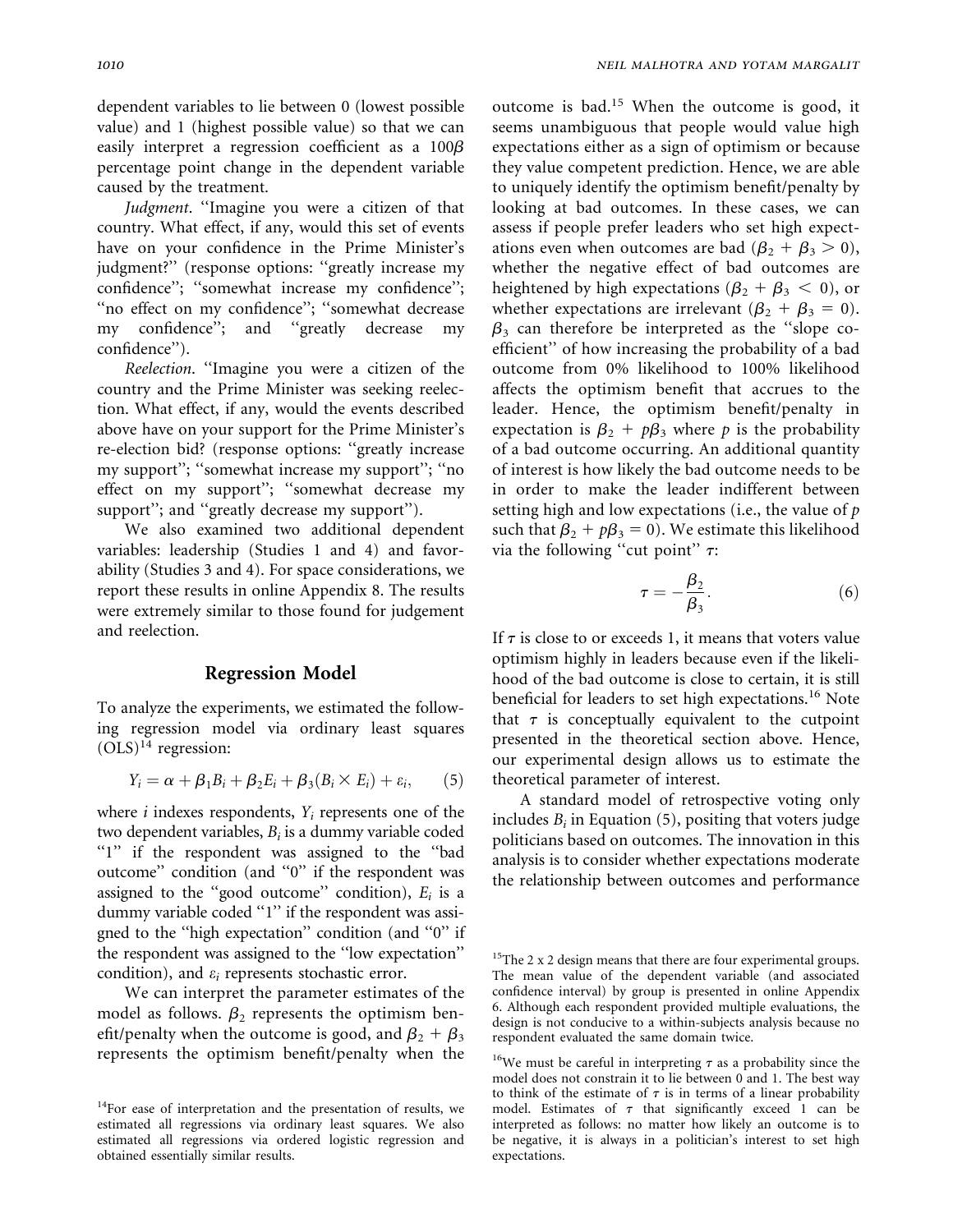assessments, necessitating the inclusion of  $E_i$  as well as the interaction between  $E_i$  and  $B_i$ .

### Testable Hypotheses

Based on the regression model, we test a series of hypotheses based on the parameter estimates. For exposition, we subscript parameters with roman numerals indicating the domain types described above.

Test #1: Does setting high expectations provide a benefit when outcomes are good? We can answer this question by testing the null hypothesis that  $\beta_2 = 0$ .

Test #2: Does setting high expectations provide a penalty when outcomes are bad? We can answer this question by testing the null hypothesis that  $\beta_2 + \beta_3 = 0$ .

Test #3: Is the cutpoint  $\tau$  < 1? In other words, is there some probability of a bad outcome occurring where individuals prefer leaders who set low expectations (i.e.,  $\alpha > \beta$ )? Or is  $\tau > 1$ —is it unambiguously beneficial for a politician to be optimistic (i.e.,  $\alpha < \beta$ )?

Test #4: Is the cutpoint lower for Type I and II domains compared to Type III domains? We can answer this question by comparing  $\tau_I$  to  $\tau_{III}$  and  $\tau_{II}$  to  $\tau_{III}$ .<sup>17</sup>

# Results

We first examine domains in which people perceive elected officials as having a substantial degree of control over the outcome (Type I domains). We present the relevant parameter estimates from the regression model (with associated standard errors) in Table 2. The raw regression model output which produces the estimates for this and all other domains is presented in online Appendix 5. The first thing to point out is that all the estimates are highly significant in statistical terms; consequently, we focus on the substantive interpretation of the results. Additionally, the results are highly consistent across domain, study, and dependent variable, underscoring the robustness of the results. When outcomes are good, leaders experience a benefit from setting high expectations. The coefficient estimates indicate that these leaders are viewed between 23 and 30 percentage points more positively across the various dependent variables (Test #1). Conversely, when outcomes are bad, leaders who set high expectations are viewed between 15 and 26 percentage points more negatively than leaders who set low expectations (Test #2). The final column of Table 1 shows that the negative slope coefficients associated with bad outcomes range from 45 to 51%. Lastly, the estimated cut points suggest that bad outcomes need to have about a 50% chance of occurring before it is disadvantageous for a leader to set high expectations. In each case, we reject the null that  $\tau = 1$ (Test #3).

We next examine results from the domains in which leaders are not perceived to have control over the outcomes but for which expectation setting provides a signal about the leader's judgment (Type II Domains). Parameter estimates are presented in Table 3. In the Global Economy and Emissions experiments, leaders experience significant benefits to setting high expectations when outcomes are good in the range of 26–46 percentage points, and significant optimism penalties when outcomes are bad in the range of 26–38 percentage points. This produces cut points of about 50%, similar to those found for the Type I domains. In each case, we reject the null that  $\tau = 1$ .

Finally, we explore domains in which people could not reasonably expect leaders to have control over (or responsibility for) the outcomes and also for which no signal about judgment or competence could be extracted (Type III domains). Parameter estimates are presented in Table 4. While there is general stability across studies and dependent variables, the results are not exactly the same across experiments, so we will examine them one by one. For the Weather Experiment, we find that the optimism benefit when the outcome is good is between 9 and 11 percentage points and that when the outcome is bad, there is no benefit or penalty (the parameter estimates are all close to zero and statistically insignificant). Additionally, all of the cut points are close to 1 (and indeed cannot be statistically distinguished from 1). This means that even when a bad outcome is certain, leaders are better off setting high expectations.

As with the Weather Experiment, in the World Cup experiment leaders accrued substantively large and significant benefits from setting high expectations when outcomes were good, ranging between 15 and 28 percentage points. Leaders also experienced small optimism benefits when outcomes were bad, ranging between 2 and 5 percentage points (statistically

<sup>&</sup>lt;sup>17</sup>When testing coefficients from different models, for simplicity we assume there is zero covariance between the coefficient estimates. Because we would most likely expect there to be a positive covariance, our tests of the differences in the parameter estimates are conservative. We prefer this more conservative test over attempting to estimate the covariance via various clustering techniques.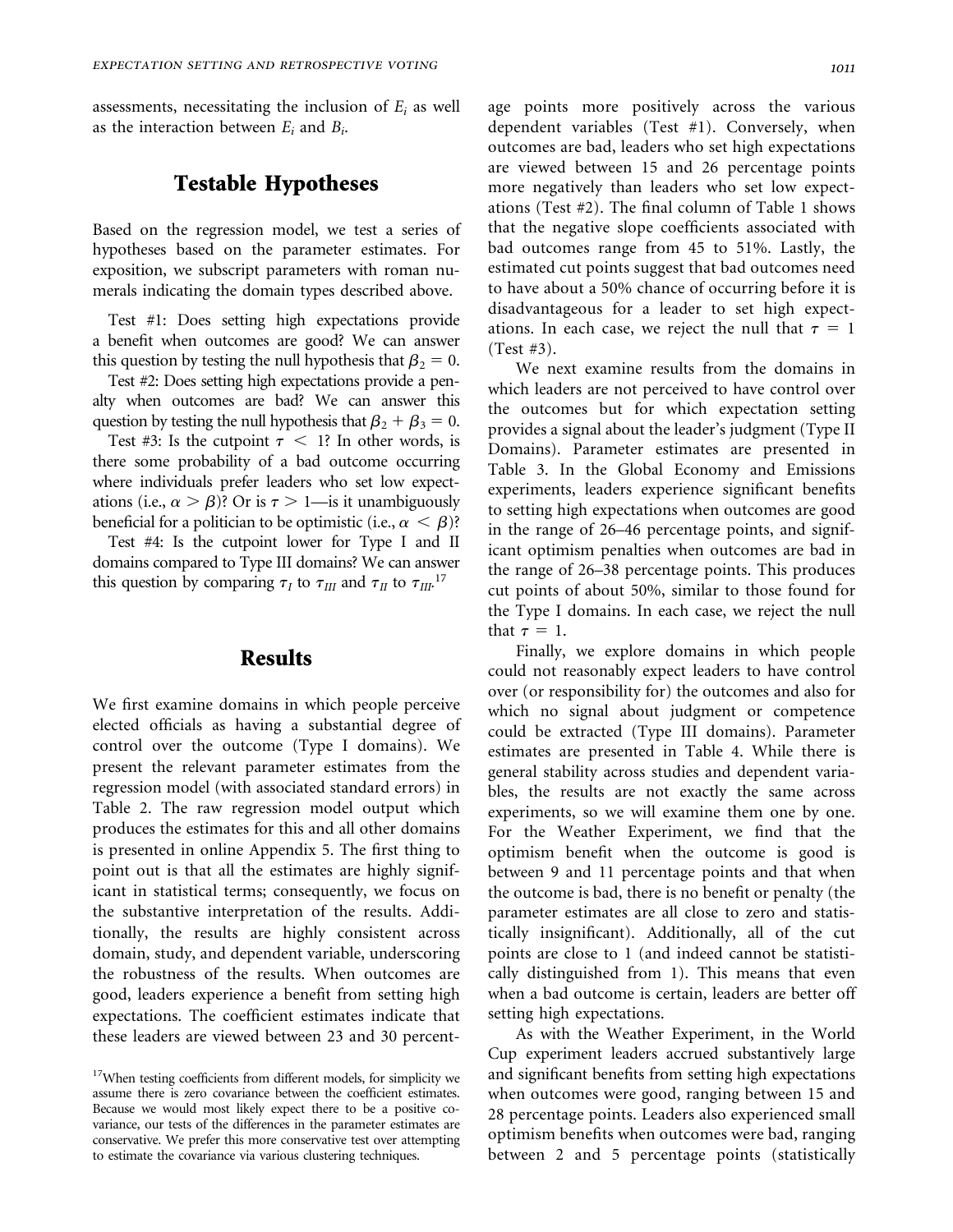| Domain            | Dependent Variable      | <b>Optimism Benefit/Penalty</b>                 |                                                                       |                                              |                                   |  |
|-------------------|-------------------------|-------------------------------------------------|-----------------------------------------------------------------------|----------------------------------------------|-----------------------------------|--|
|                   |                         | <b>Good Outcome</b><br>$(\boldsymbol{\beta}_2)$ | <b>Bad Outcome</b><br>$(\boldsymbol{\beta}_2 + \boldsymbol{\beta}_3)$ | Cut point<br>$\tau=-\frac{\beta_2}{\beta_3}$ | Slope<br>$(\boldsymbol{\beta}_3)$ |  |
| Local economy     | Judgment <sup>†</sup>   | .27                                             | $-.23$                                                                | .54                                          | $-.51$                            |  |
|                   |                         | (.02)                                           | (.02)                                                                 | (.02)                                        | (.02)                             |  |
| Local economy     | Reelection <sup>#</sup> | .30                                             | $-.15$                                                                | .68                                          | $-.45$                            |  |
|                   |                         | (.03)                                           | (.03)                                                                 | (.05)                                        | (.04)                             |  |
| National security | Judgment <sup>†</sup>   | .25                                             | $-.23$                                                                | .52                                          | $-.48$                            |  |
|                   |                         | (.02)                                           | (.02)                                                                 | (.03)                                        | (.03)                             |  |
| National security | Reelection <sup>‡</sup> | .23                                             | $-.26$                                                                | .47                                          | $-.49$                            |  |
|                   |                         | (.02)                                           | (.02)                                                                 | (.03)                                        | (.03)                             |  |

TABLE 2 Optimism Benefit/Penalty in Type I Domains

Note: Standard errors in parentheses. <sup>†</sup>Study 1; <sup>‡</sup>Study 3.

significant in the case of the reelection variable). This again produced cut points that were statistically indistinguishable from 1. Setting high expectations seemed to produce slightly greater benefits for leaders in the World Cup scenarios. As we speculated earlier, this could be because a sporting event of this nature also incorporates feelings of patriotism, suggesting that leaders who do not have high expectations about their team could also be viewed as insufficiently patriotic.

The cut points for the Type I and II domains are significantly smaller than the cut points for the Type III domains, consistent with our theoretical expectations (Test #4). As shown in online Appendix 7, 27 of the 28 direct comparisons of cut points between Type I/II and Type III domains reveal a statistically significant difference. The one insignificant case barely exceeds the  $p < .10$  threshold. Conversely, the cut points from the Type I and Type II domains are much more similar to one another, with significant differences appearing in a minority of cases.

We summarize the results in Figure 3. As shown in the top row of the figure, for the Type I domains, the cut points are around 0.5, indicating that setting high expectations becomes a liability once the probability of a bad outcome exceeds 50%. The figure also highlights the consistency of the results across domains, samples, and dependent variables. Note that the actual data look very similar to our theoretical prediction in Figure 2(c), consistent with our expectation that  $\alpha > \beta$  for Type I domains. In the middle row of Figure 3, we see similar results for Type II

|  |  | TABLE 3 Optimism Benefit/Penalty in Type II Domains |  |  |  |  |
|--|--|-----------------------------------------------------|--|--|--|--|
|--|--|-----------------------------------------------------|--|--|--|--|

| Domain         | Dependent Variable                   | <b>Optimism Benefit/Penalty</b>                 |                                           |                                                 |                                   |  |
|----------------|--------------------------------------|-------------------------------------------------|-------------------------------------------|-------------------------------------------------|-----------------------------------|--|
|                |                                      | <b>Good Outcome</b><br>$(\boldsymbol{\beta}_2)$ | <b>Bad Outcome</b><br>$(\beta_2+\beta_3)$ | Cut point<br>$\beta_2$<br>$\tau =$<br>$\beta_3$ | Slope<br>$(\boldsymbol{\beta}_3)$ |  |
| Global economy | Reelection <sup><math>†</math></sup> | .26                                             | $-.26$                                    | .50                                             | $-.52$                            |  |
|                |                                      | (.03)                                           | (.03)                                     | (.04)                                           | (.04)                             |  |
| Global economy | Judgment <sup>#</sup>                | .46                                             | $-.38$                                    | .55                                             | $-.84$                            |  |
|                |                                      | (.03)                                           | (.02)                                     | (.02)                                           | (.04)                             |  |
| Global economy | Reelection <sup>#</sup>              | .38                                             | $-.35$                                    | .52                                             | $-.73$                            |  |
|                |                                      | (.03)                                           | (.03)                                     | (.03)                                           | (.03)                             |  |
| Emissions      | Judgment <sup>‡</sup>                | .31                                             | $-.25$                                    | .55                                             | $-.56$                            |  |
|                |                                      | (.03)                                           | (.03)                                     | (.03)                                           | (.04)                             |  |
| Emissions      | Reelection <sup>#</sup>              | .26                                             | $-.20$                                    | .56                                             | $-.47$                            |  |
|                |                                      | (.03)                                           | (.03)                                     | (.04)                                           | (.04)                             |  |

Note: Standard errors in parentheses. <sup>†</sup>Study 3; <sup>‡</sup>Study 4.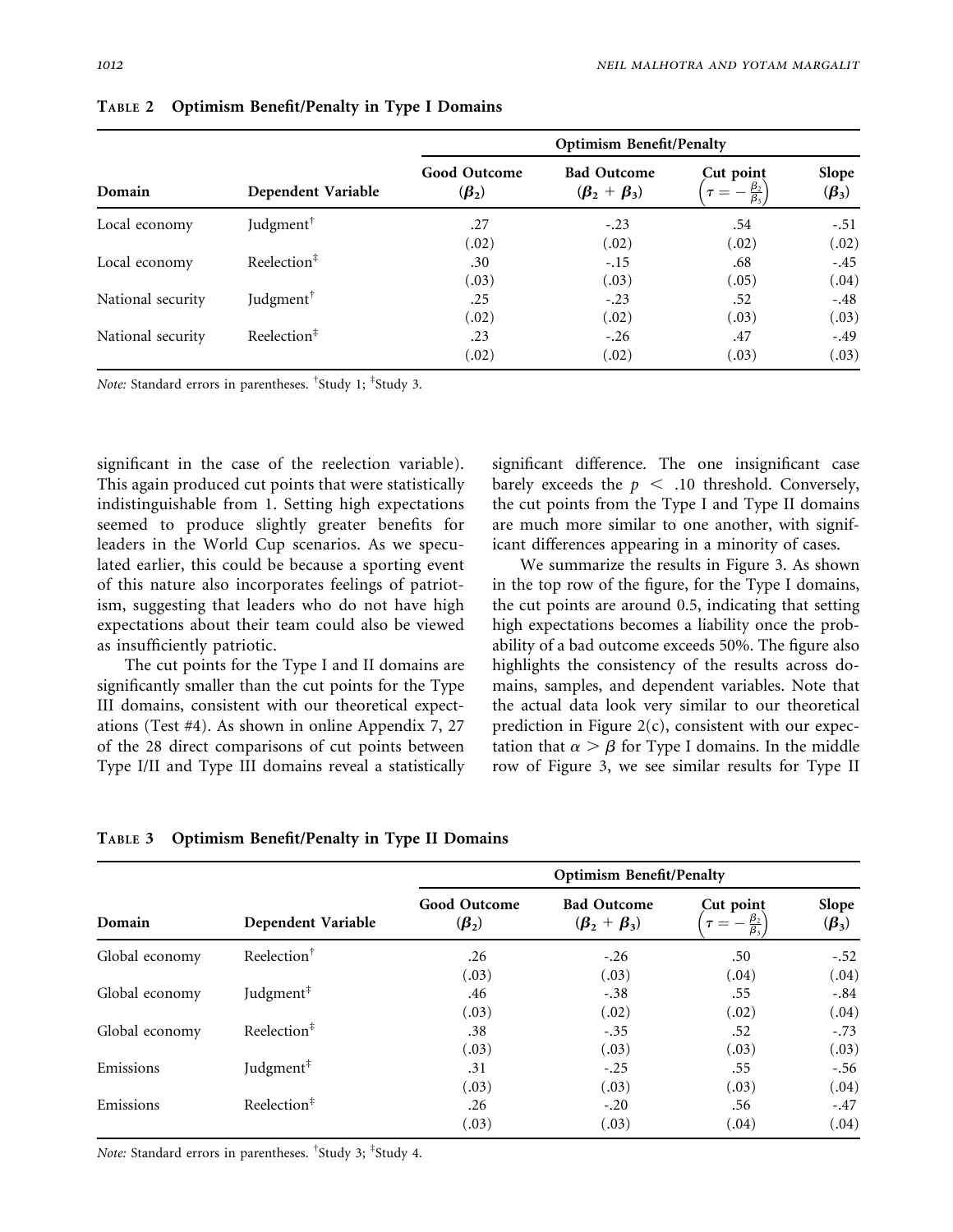| Domain             | Dependent<br>Variable   | <b>Optimism Benefit/Penalty</b>          |                                                                       |                                                                    |                                   |  |
|--------------------|-------------------------|------------------------------------------|-----------------------------------------------------------------------|--------------------------------------------------------------------|-----------------------------------|--|
|                    |                         | Good Outcome<br>$(\boldsymbol{\beta}_2)$ | <b>Bad Outcome</b><br>$(\boldsymbol{\beta}_2 + \boldsymbol{\beta}_3)$ | Cut point<br>$\frac{\beta_2}{\beta_3}$<br>$\overline{\phantom{m}}$ | Slope<br>$(\boldsymbol{\beta}_3)$ |  |
| Bad weather        | Reelection <sup>†</sup> | .09                                      | .01                                                                   | 1.07                                                               | $-.08$                            |  |
|                    |                         | (.01)                                    | (.01)                                                                 | (.17)                                                              | (.02)                             |  |
| Bad weather        | Judgment <sup>†</sup>   | .11                                      | .00.                                                                  | .98                                                                | $-.12$                            |  |
|                    |                         | (.02)                                    | (.02)                                                                 | (.13)                                                              | (.02)                             |  |
| Bad weather        | Reelection <sup>#</sup> | .11                                      | $-.01$                                                                | .89                                                                | $-.13$                            |  |
|                    |                         | (.02)                                    | (.02)                                                                 | (.12)                                                              | (.02)                             |  |
| Sports performance | Reelection <sup>†</sup> | .24                                      | .05                                                                   | 1.30                                                               | $-.19$                            |  |
|                    |                         | (.02)                                    | (.02)                                                                 | (.14)                                                              | (.03)                             |  |
| Sports performance | Judgment <sup>†</sup>   | .28                                      | .02                                                                   | 1.08                                                               | $-.26$                            |  |
|                    |                         | (.02)                                    | (.02)                                                                 | (.08)                                                              | (.03)                             |  |
| Sports performance | Reelection <sup>#</sup> | .15                                      | .05                                                                   | 1.55                                                               | $-.10$                            |  |
|                    |                         | (.02)                                    | (.02)                                                                 | (.30)                                                              | (.03)                             |  |

TABLE 4 Optimism Benefit/Penalty in Type III Domains

Note: Standard errors in parentheses. <sup>†</sup>Study 2; <sup>‡</sup>Study 3.

domains, again consistent with the expectations laid out in Table 1. Conversely, the bottom row of the figure shows that for Type III domains, setting high expectations is the preferable strategy to take regardless of the probability of a bad outcome. Even when the likelihood of a bad outcome is very high, the optimism penalty is not significantly different from zero. Because we failed to reject the null that  $\tau = 1$ , the actual data most closely resembles Figure 2(b), suggesting that  $\alpha = \beta$  for Type III domains or that being optimistic is as important as making a correct prediction.

Our results raise additional questions about the ways expectations condition retrospective voting and the extent to which we can generalize the results presented thus far.

We first explored generalizability across offices. As noted above, in Studies 1–4 we asked U.S. respondents to evaluate a foreign leader so that people would not be primed to think of a particular officeholder but rather about the qualities of political leaders generally. One concern may be that Americans do not fully understand what it means to live in a country with a prime minister as the head of state, and this may affect their responses. To assess if this was the case, we conducted Study 5, where we ask U.S. respondents to evaluate a hypothetical U.S. state governor—an office and political context with which they should be familiar—across three domains: the economy of the governor's own state (a Type I domain analogous to the Local Economy Experiment above), the U.S. economy as a whole (a Type II domain analogous to the Global Economy Experiment), and the performance in the NCAA Tournament of a basketball team of a university located in the governor's state (a Type III domain analogous to the World Cup Experiment). The findings from Study 5 were similar to those in Studies 1–4, suggesting that the results are generalizable across offices and are not sensitive to people's familiarity with the official position of a given politician. Detailed results can be found in online Appendix 9.

Second, we examined generalizability across countries. The theoretical framework outlined herein is stated generally and is not specific to the U.S. context. To test whether it empirically extends to a different setting, we ran a similar set of experiments in Study 6 in Spain, an established democracy with a different political system. As before, we asked respondents to read a set of vignettes pertaining to a prime minister of a ''foreign country,'' describing his projections and the eventual outcome in three different domains: the performance of the local economy (Type I), the global economy (Type II), and of the national soccer team in the World Cup (Type III). After receiving this information, respondents assessed the prime minister's judgement and favorability (the Spanish language translation is presented in online Appendix 11). The findings from the analysis of the Spanish sample are similar to those obtained from the American sample (see online Appendix 9).

Finally, we studied whether politicians reap benefits from lowering expectations and then achieving good results. The  $\alpha$  parameter from Equation (5)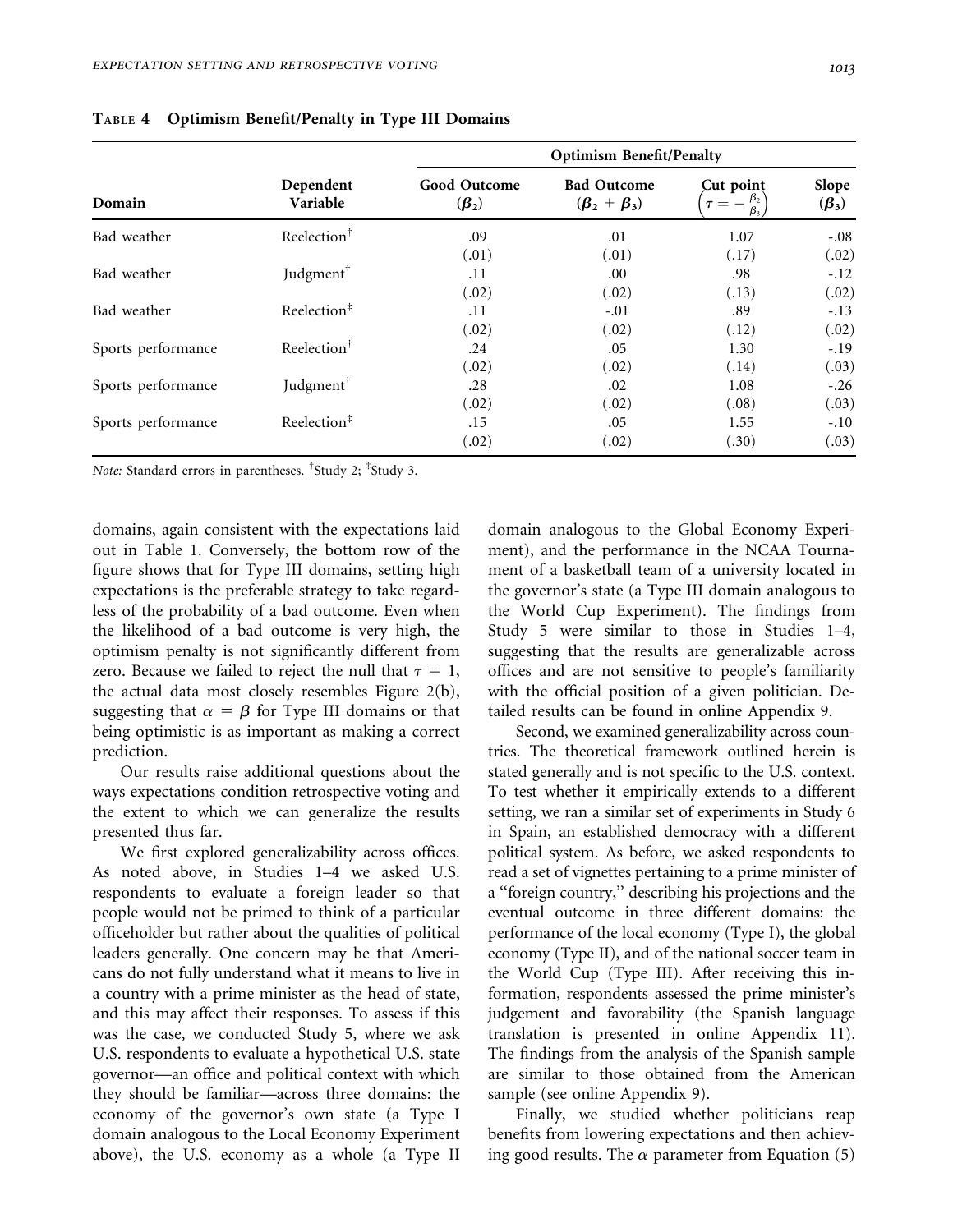

FIGURE 3 Estimated Cut Points by Domain

can provide leverage over this question, but the estimate confounds the benefits voters provide politicians for: (1) being optimistic and (2) making a correct prediction. To address this issue, we included an additional experiment in Study 5 where we presented respondents with three scenarios; in all three, the performance itself exceeds a prediction made by the media in the context of a Type I domain (unemployment). The three scenarios were: (1) a politician sets a low expectation and then exceeds it; (2) a politician sets a high expectation and does not meet it; and (3) a control condition where no expectation is set. The key design feature in this experiment is that in the first and second scenarios, the politician makes an incorrect prediction of equal size, but in one treatment the politician is overly optimistic while in the other he is overly pessimistic. Due to space constraints, details of the study are provided in online Appendix 12. To summarize the results, we find that respondents prefer politicians who set a low expectation and exceed it even when their expectation is explicitly described as ''pessimistic.'' These results therefore reinforce the findings described above, namely that in Type I domains politicians are penalized for failing to meet lofty expectations while they are rewarded for exceeding more realistic expectations.

# $\overline{\phantom{a}}$

Napoleon Bonaparte famously noted that: ''A leader is a dealer in hope'' (Bertaut, 1916). Indeed, conventional wisdom holds that politicians must project a healthy dose of optimism if they are to appeal to the voting public. The question that arises is whether setting high expectations by adopting an optimistic stance is a dominant strategy for reelection-minded politicians. The answer is far from obvious. In fact, famed economist and diplomat John Kenneth Galbraith extolled the merits of adopting the exact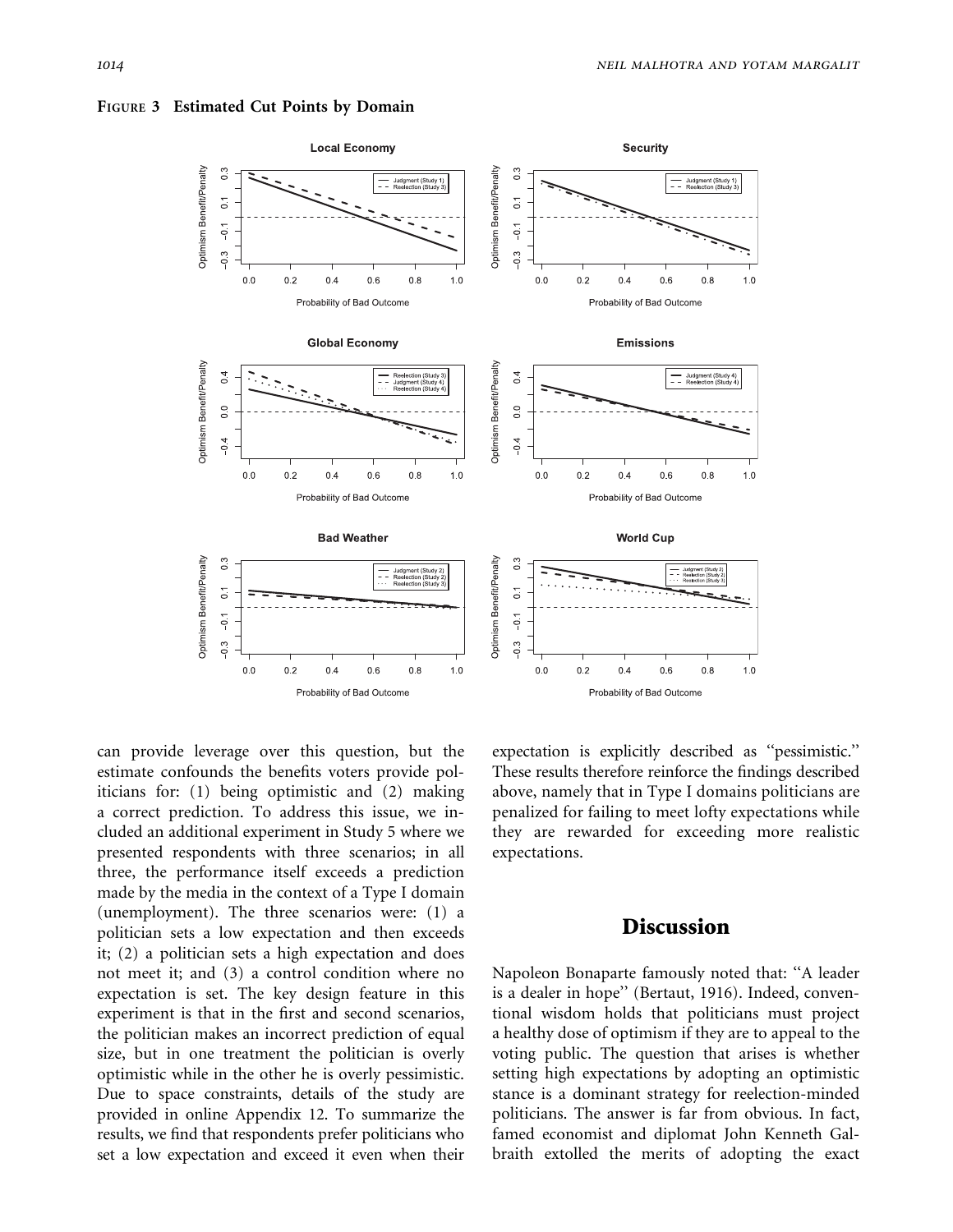opposite strategy: ''In public administration good sense would seem to require the public expectation be kept at the lowest possible level in order to minimize eventual disappointment'' (Galbraith, 1981, 168). What is the electoral impact of expectation setting by politicians, and what does it imply about optimal vote-seeking strategy?

This article put forward a theoretical framework and leveraged a set of survey experiments to address these questions. Our framework calls for distinguishing between three types of signals that politicians send when setting expectations about a future outcome: regarding their competence, judgment process, and optimistic disposition. We contend that the signals that a prediction encompasses vary systematically across domains. More specifically, domains differ in the extent to which the leader is seen by voters as possessing either practical or theoretical authority. When the leader possesses such authority, signals of competence and/or judgment will be extracted from comparing the prediction to the eventual outcome. In contrast, in domains where the leader possesses neither type of authority, voters solely extract information about the leader's optimistic disposition. As a result, the rewards or sanctions that voters assign after learning about the accuracy of the leader's prediction vary systemically across domains. The experimental results presented here provide strong substantiation of this framework using evidence from a broad range of domains and dependent variables, replicating the results over a repeated set of studies across diverse contexts and political settings.

Most directly, these findings contribute to the large body of research on voter retrospection in candidate selection. Notably, this literature focuses on the relationship between outcomes (e.g., the state of the economy during the candidate's tenure) and voter preferences. However, it ignores the role of expectation setting or the extent to which the prior projections made by politicians affect voters' ex post assessments of the politician's performance. Our findings highlight the fact that the expectations set by politicians do in fact moderate voter retrospection and do so in a predictable fashion.

Returning to the examples we presented at the outset, our analysis suggests that President Obama would indeed have been better off electorally had his team not made the (overly) optimistic projections regarding the expected impact of the stimulus on the unemployment rate. Similarly, public sentiment with respect to the Bush administration was likely made worse by its overly optimistic projections regarding the likely positive response of the Iraqi people to the arrival of American military forces. One might counter that had both Presidents been more sullen (and thus more accurate) in their projections, public support for the policies they sought to advance—economic stimulus and the invasion of Iraq—would have been lower, perhaps even derailing the presidents' chances of pursuing their respective policies. In other words, their (overly) optimistic projections may have been necessary prerequisites for garnering sufficient political backing to execute the policies.

This conjecture may be true in some instances. Yet it does not invalidate the finding that voters punish mistakenly optimistic projections in domains in which voters attribute to the leader either practical or theoretical authority. An interesting question for future research is whether the high expectations expressed by elected officials regarding certain outcomes are due to short-term needs of garnering political support or whether these projections are in fact a true reflection of the leader's actual expectations.

Finally, more research is needed on voters' ''default'' attribution of responsibility. Given that the leader's type and degree of authority in a given domain is not always clear cut, our findings raise the question of what the public's fall-back assumption is. For example, in circumstances where the optimistic leader's influence on the poor outcome is unclear, do the retrospective assessments of voters reflect a belief that the leader possesses a high degree of influence or not? Exploring the process by which voters gauge a leader's authority in a given domain would allow us to investigate not only the link between candidate performance and voter attitudes, but also learn more about the role of expectation setting in moderating the electorate's retrospective assessments.

### **References** <u>reference</u>

- Achen, Christopher H., and Larry M. Bartels. 2002. ''Blind Retrospection: Electoral Responses to Droughts, Flu, and Shark Attacks.'' Paper presented at the Annual Meeting of the American Political Science Association.
- Bertaut, Jules. 1916. Napoleon in His Own Words. Chicago: A.C. McClurg.
- Christiano, Tom. 2012. ''Authority.'' The Stanford Encyclopedia of Philosophy.
- Fearon, James D. 1999. Electoral Accountability and the Control of Politicians: Selecting Good Types versus Sanctioning Poor Performance. In Democracy, Accountability, and Representation, eds. Adam Przeworski, Susan C. Stokes, and Bernard Manin. New York: Cambridge University Press, 55–97.